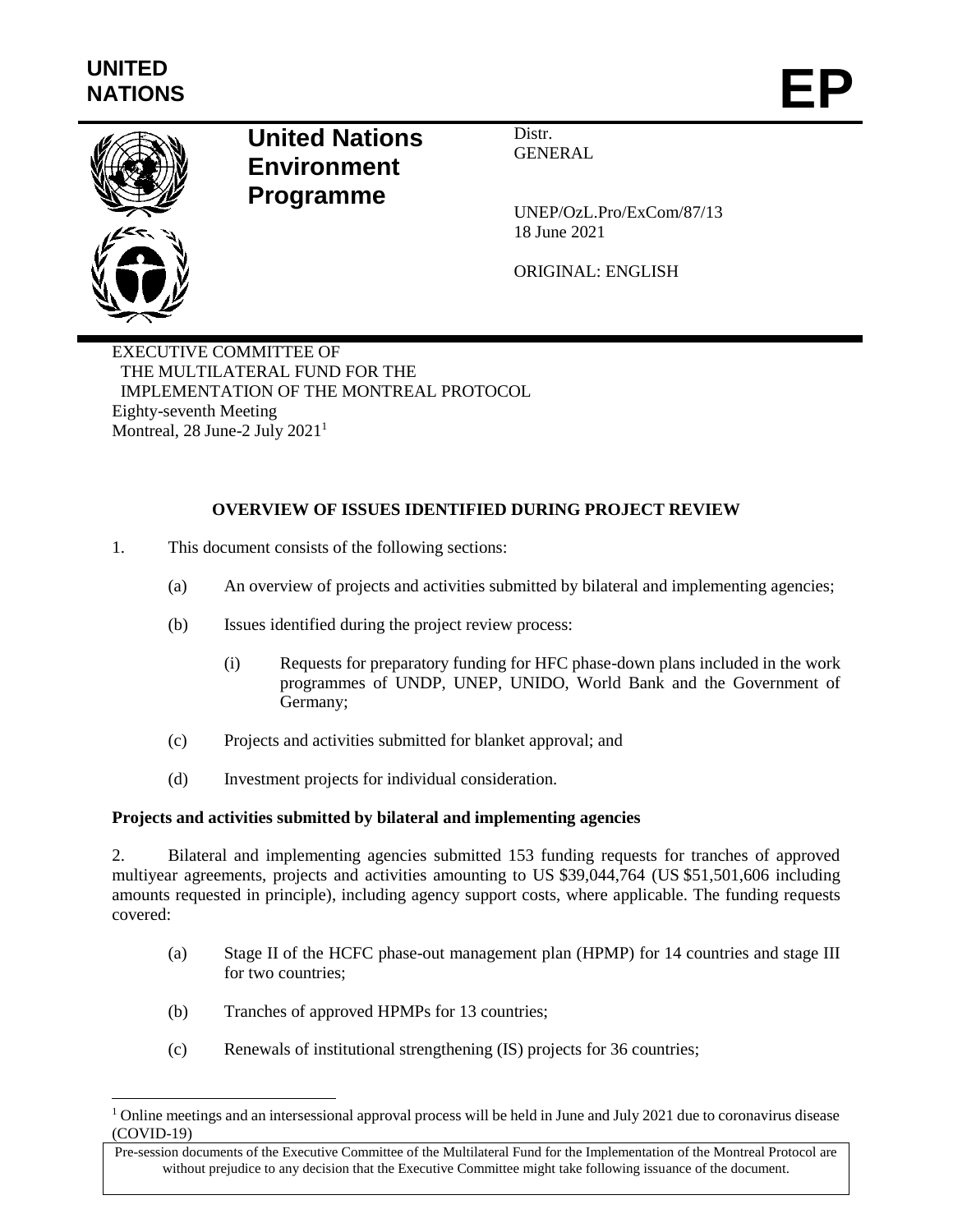- (d) Preparation for stage III of HPMPs for four countries;
- (e) Control and phase-out of HFC-23 emissions in the production of HCFC-22 in one country;
- (f) A stand-alone HFC-related investment project in one country; and
- (g) Preparation for HFC phase-down plans for 35 countries.

3. Following the project review process, 63 funding requests for projects and activities totalling US \$9,804,811 (including agency support costs), are recommended for blanket approval, and 74 funding requests totalling US \$12,237,486 (including agency support costs), are being forwarded for individual consideration. Together, the funding requests for projects and activities for blanket approval and those for individual consideration amount to US \$22,042,297.

### *HPMPs submitted and subsequently withdrawn* (*Algeria, Ethiopia, Myanmar, Pakistan)*

4. The request for the combined second and third tranche of stage I of the HPMP for Algeria submitted by UNIDO was withdrawn as the Government and UNIDO need to hold additional consultations for completing the implementation of the air-conditioning conversion project with the beneficiary enterprise (CONDOR).

5. UNEP, on behalf of the Government of Ethiopia, submitted stage II of the HPMP and the progress report on the implementation of the work programme associated with the third and final tranche of stage I of the HPMP, in line with decision 85/22(a). In reviewing the latter, the Secretariat noted that notwithstanding the progress in implementing stage I of the HPMP, due to the COVID-19 pandemic, equipment purchased by UNIDO had not yet been delivered to the country and, therefore, the disbursement required by decision 85/22(a) for the submission of stage II had not yet been achieved. Moreover, in reviewing the former, the Secretariat noted a number of data inconsistencies. Accordingly, UNEP withdrew the proposal so that it could submit a revised proposal to the 88th meeting, by which time the equipment purchased under stage I was expected to be delivered in the country and the necessary disbursement achieved.

6. UNEP, as the lead implementing agency, on behalf of the Government of Myanmar submitted a request for stage II of the HPMP. The Secretariat noted that several conditions required for the submission of stage II of the HPMP had not been fulfilled. Therefore, UNEP requested to defer the proposal to the 88th meeting, by which time it is expected that the requirements for consideration of stage II, including the verification report and disbursement of the last approved tranche, will have been met.

7. UNIDO, as the lead implementing agency, on behalf of the Government of Pakistan, submitted requests for the third and final tranche of stage II of the HPMP and for stage III of the HPMP. The Secretariat noted that with regard to the stage II tranche request, there had not been substantial progress in numerous components. In particular, there were issues related to the investment project in the refrigeration and air-conditioning (RAC) manufacturing sector, where new information provided indicated the potential ineligibility of the project because of production using a high-GWP alternative during conversion. These issues also impacted stage III of the HPMP, whose consideration was dependent on progress and completion of stage II. After lengthy discussions, UNIDO decided to defer the submission of the tranche request to the 88<sup>th</sup> meeting and the submission of stage III of the HPMP until the 89<sup>th</sup> meeting so that more substantive progress can be achieved under stage II, and clarity could be provided with regard to the RAC investment project vis-à-vis the issue of eligibility and potential cancellation.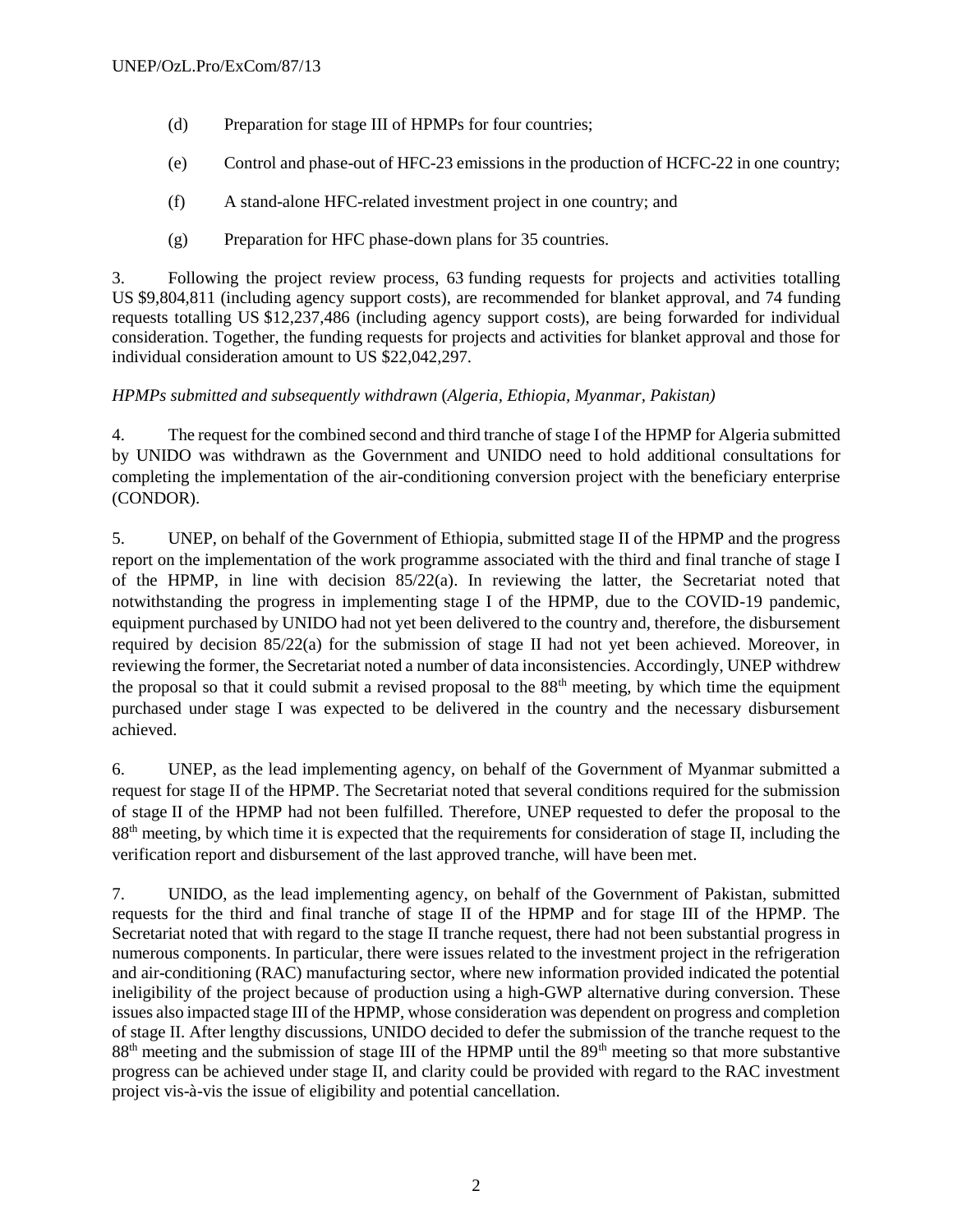### *IS renewal requests*

8. The Secretariat reviewed the terminal reports and requests for extension of IS funding for 36 countries against relevant decisions, including decision 74/51(c) on the funding level for IS projects, and decision 74/51(e) on the requirement to include specific performance indicators for planned activities. All requests were crosschecked against: previous IS reports; progress reports on the implementation of country programmes (CP); data reported under Article 7 of the Montreal Protocol; the latest reports on the implementation of HPMPs; bilateral and implementing agencies' progress reports submitted to the 86<sup>th</sup> meeting; and relevant decisions on compliance adopted by the Parties to the Montreal Protocol. All countries had 2019 CP implementation data, and 22 countries had submitted the 2020 data as at the submission date of their requests for extension. All countries reported that they had achieved all or a majority of the targets set for the specific performance indicators that were part of the progress report for the previous IS phase. The Secretariat recommended all IS projects submitted to the 87<sup>th</sup> meeting for blanket approval.

### *Funding withheld pending submission of verification reports or meeting specific conditions*

9. No approved funds are currently being withheld by the Treasurer pending submission of a verification report or meeting a specific condition.

### *Summary of prices of the controlled substances and alternatives*

10. At its 79<sup>th</sup> meeting,<sup>2</sup> the Executive Committee requested the Secretariat to include in this document a summary of the prices of the controlled substances and the alternatives to be phased in, as communicated by enterprises requesting funding in any new project proposal, including clarification of any differences between those and the prices reported in the CP data report.

11. One investment project for the conversion of a manufacturing line producing HFC-134a-based compressors to produce R-600-a-based compressors is being presented for consideration at the 87<sup>th</sup> meeting. The prices of HFC-134a and R-600-a are not relevant for the proposal as the enterprise does not consume controlled substances, but rather manufactures components for other enterprises that use HFC-134a. The project is not requesting funding for incremental operational costs based on the difference of price between the baseline substance and the alternative.

### *Implementation of Montreal Protocol activities in Article 5 countries under COVID-19*

12. Further to the information reported at the 85<sup>th</sup> meeting on the implementation of activities in Article 5 countries amongst the COVID-19 pandemic,<sup>3</sup> during the project review process for the 86<sup>th</sup> and 87th meetings the Secretariat noted the efforts made by assisted Governments and bilateral and implementing agencies to ensure the continued implementation of activities supported by the Multilateral Fund. The extent to which the implementation of activities considered at this meeting has been affected is described in each project proposal submitted to the  $87<sup>th</sup>$  meeting.

### **Issues identified during project review**

*Requests for preparatory funding for HFC phase-down plans included in the work programmes of UNDP, UNEP, UNIDO, World Bank and the Government of Germany*

13. At the 85<sup>th</sup> meeting, UNDP, UNEP and UNIDO included in their 2020 work programmes<sup>4</sup> requests for funding for the preparation of HFC phase-down plans for five countries and at the  $86<sup>th</sup>$  meeting,

l

<sup>&</sup>lt;sup>2</sup> Decision  $79/4(c)$ 

<sup>3</sup> UNEP/OzL.Pro/ExCom/85/13

<sup>4</sup> UNEP/OzL.Pro/ExCom/85/15, UNEP/OzL.Pro/ExCom/85/16, and UNEP/OzL.Pro/ExCom/85/17, respectively.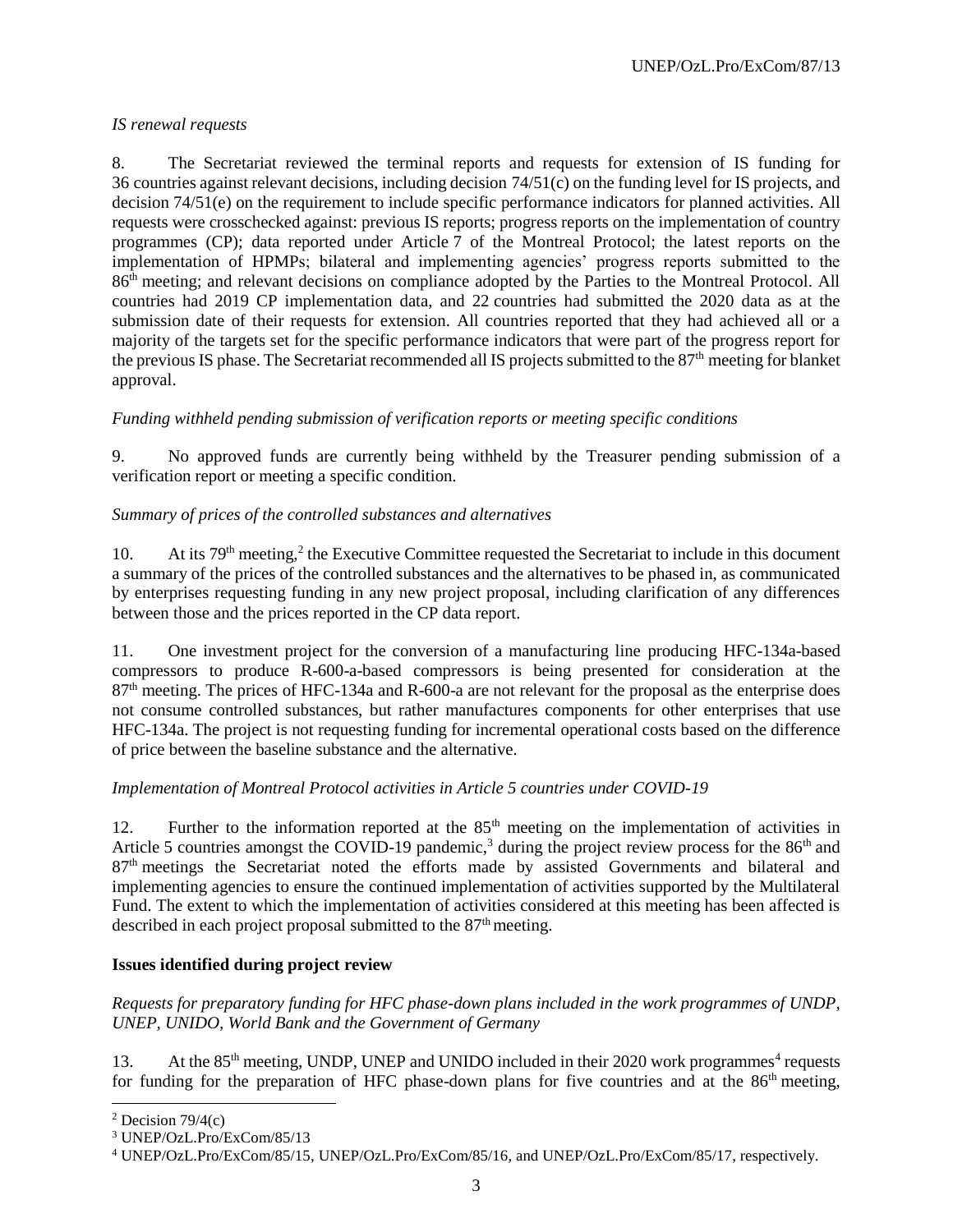the Government of Germany, UNDP, UNEP, UNIDO and the World Bank included in their 2020 work programme amendments,<sup>5</sup> requests for funding for the preparation of HFC phase-down plans for 19 countries.

14. These funding requests submitted for individual consideration were not considered at the 85<sup>th</sup> and 86<sup>th</sup> meetings, and were deferred to the 87<sup>th</sup> meeting, in light of the discussion on the Draft guidelines for the preparation of HFC phase-down plans for Article 5 countries at the  $86<sup>th</sup>$  meeting,<sup>6</sup> and in line with decision 86/93. Accordingly, the proposals submitted to the  $85<sup>th</sup>$  and  $86<sup>th</sup>$  meetings have been included in the present document.

15. Three implementing agencies and one bilateral agency submitted to the present meeting requests for project preparation for HFC phase-down plans for  $12$  countries<sup>7</sup> as part of their bilateral cooperation and 2021 work programmes (the Government of Germany, UNDP, UNEP, UNIDO).<sup>8</sup> Table 1 summarizes the requests submitted at the  $85<sup>th</sup>$ ,  $86<sup>th</sup>$ , and  $87<sup>th</sup>$  meetings. The submissions were based on the format for funding for the preparation of stages of HPMPs.

| <b>Country</b>      | <b>Meeting</b> | Project title                      | <b>Agency</b> | <b>Amount</b>     |
|---------------------|----------------|------------------------------------|---------------|-------------------|
|                     |                |                                    |               | requested (US \$) |
| Albania             | 85             | Preparation of HFC phase-down plan | <b>UNIDO</b>  | 63,500            |
|                     | 85             | Preparation of HFC phase-down plan | <b>UNEP</b>   | 31,500            |
| Armenia             | 86             | Preparation of HFC phase-down plan | <b>UNEP</b>   | 150,000           |
| <b>Bhutan</b>       | 86             | Preparation of HFC phase-down plan | <b>UNEP</b>   | 75,000            |
|                     | 86             | Preparation of HFC phase-down plan | <b>UNDP</b>   | 10,000            |
| <b>Bolivia</b>      | 87             | Preparation of HFC phase-down plan | <b>UNIDO</b>  | 170,000           |
| (Plurinational      |                |                                    |               |                   |
| State of)           |                |                                    |               |                   |
| <b>Burkina Faso</b> | 86             | Preparation of HFC phase-down plan | Government of | 150,000           |
|                     |                |                                    | Germany       |                   |
| Colombia            | 87             | Preparation of HFC phase-down plan | <b>UNDP</b>   | 205,000           |
| Costa Rica          | 85             | Preparation of HFC phase-down plan | <b>UNDP</b>   | 150,000           |
| Cuba                | 85             | Preparation of HFC phase-down plan | <b>UNDP</b>   | 150,000           |
| Dominican           | 87             | Preparation of HFC phase-down plan | <b>UNDP</b>   | 170,000           |
| Republic            |                |                                    |               |                   |
| Ecuador             | 87             | Preparation of HFC phase-down plan | <b>UNIDO</b>  | 190,000           |
| Eswatini            | 87             | Preparation of HFC phase-down plan | <b>UNEP</b>   | 100,000           |
|                     | 87             | Preparation of HFC phase-down plan | <b>UNDP</b>   | 30,000            |
| Ghana               | 86             | Preparation of HFC phase-down plan | <b>UNDP</b>   | 105,000           |
|                     | 86             | Preparation of HFC phase-down plan | <b>UNEP</b>   | 45,000            |
| Jordan              | 85             | Preparation of HFC phase-down plan | <b>UNIDO</b>  | 150,000           |
| Kyrgyzstan          | 86             | Preparation of HFC phase-down plan | <b>UNDP</b>   | 60,000            |
|                     | 86             | Preparation of HFC phase-down plan | <b>UNEP</b>   | 25,000            |
| Lao People's        | 86             | Preparation of HFC phase-down plan | <b>UNEP</b>   | 75,000            |
| Democratic          | 86             | Preparation of HFC phase-down plan | <b>UNDP</b>   | 10,000            |
| Republic            |                |                                    |               |                   |
| Lebanon             | 86             | Preparation of HFC phase-down plan | <b>UNDP</b>   | 150,000           |
| Liberia             | 87             | Preparation of HFC phase-down plan | Government of | 130,000           |
|                     |                |                                    | Germany       |                   |

**Table 1. Requests for HFC phase-down projects submitted to the 85th, 86th and 87th meetings** 

l

<sup>5</sup> UNEP/OzL.Pro/ExCom/86/32, UNEP/OzL.Pro/ExCom/86/33, UNEP/OzL.Pro/ExCom/86/34, UNEP/OzL.Pro/ExCom/86/35, and UNEP/OzL.Pro/ExCom/86/99, respectively.

<sup>6</sup> UNEP/OzL.Pro/ExCom/86/88

<sup>&</sup>lt;sup>7</sup> Including Nigeria, resubmitted to 87<sup>th</sup> meeting to include UNIDO as well as UNEP as cooperating agencies.

<sup>8</sup> UNEP/OzL.Pro/ExCom/87/14, UNEP/OzL.Pro/ExCom/87/15, UNEP/OzL.Pro/ExCom/87/16, and UNEP/OzL.Pro/ExCom/87/17, respectively.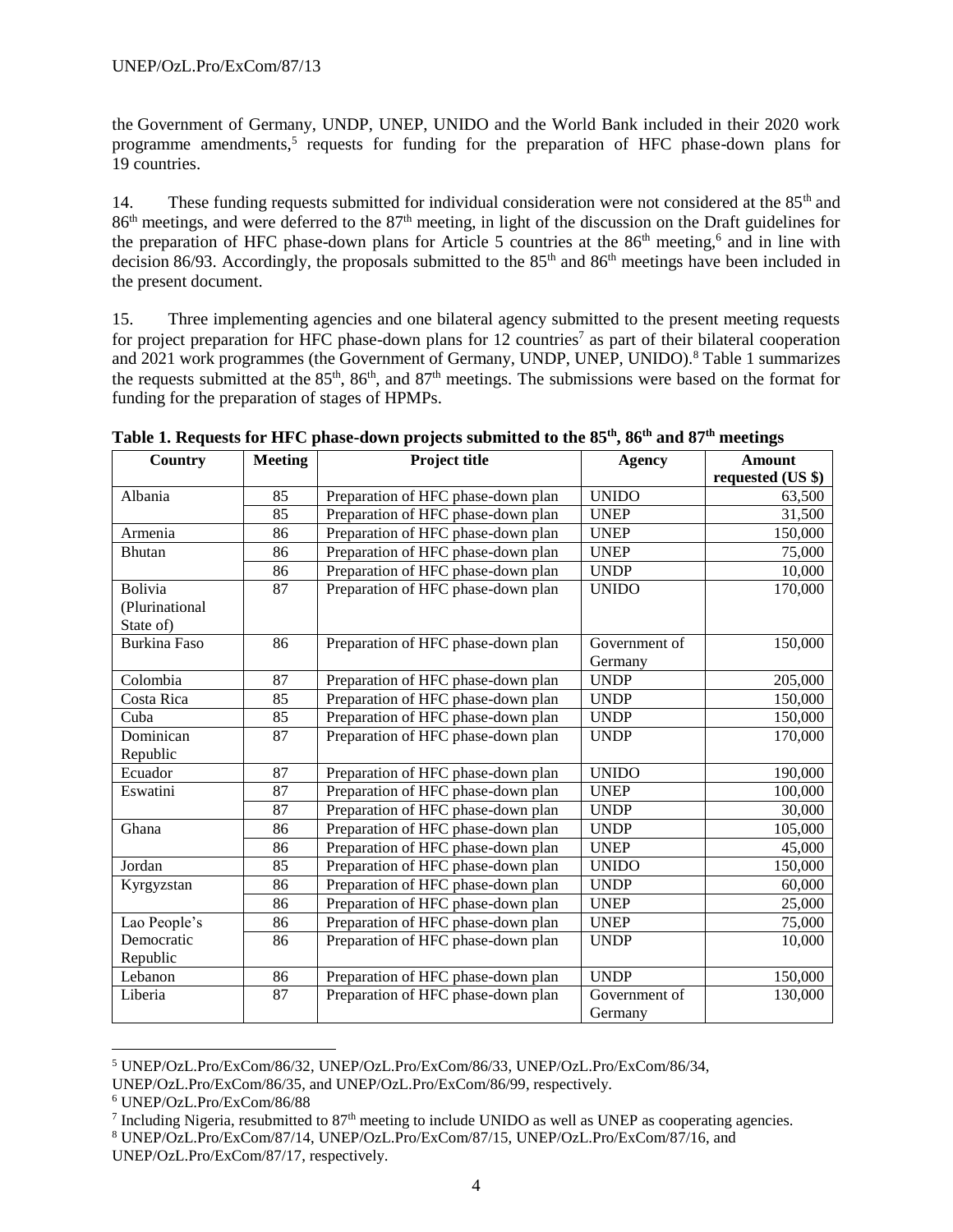| Country              | <b>Meeting</b> | <b>Project title</b>               | <b>Agency</b> | <b>Amount</b>     |
|----------------------|----------------|------------------------------------|---------------|-------------------|
|                      |                |                                    |               | requested (US \$) |
| Malaysia             | 86             | Preparation of HFC phase-down plan | World Bank    | 250,000           |
| Maldives             | 86             | Preparation of HFC phase-down plan | <b>UNEP</b>   | 75,000            |
|                      | 86             | Preparation of HFC phase-down plan | <b>UNDP</b>   | 10,000            |
| Mauritius            | 86             | Preparation of HFC phase-down plan | Government of | 150,000           |
|                      |                |                                    | Germany       |                   |
| Mexico               | 86             | Preparation of HFC phase-down plan | <b>UNIDO</b>  | 125,000           |
|                      | 86             | Preparation of HFC phase-down plan | <b>UNEP</b>   | 35,000            |
|                      | 86             | Preparation of HFC phase-down plan | <b>UNDP</b>   | 90,000            |
| Montenegro           | 86             | Preparation of HFC phase-down plan | <b>UNIDO</b>  | 85,000            |
| Nicaragua            | 87             | Preparation of HFC phase-down plan | <b>UNIDO</b>  | 170,000           |
| Niger                | 86             | Preparation of HFC phase-down plan | <b>UNIDO</b>  | 150,000           |
| Nigeria <sup>9</sup> | 87             | Preparation of HFC phase-down plan | <b>UNDP</b>   | 137,000           |
|                      | 87             | Preparation of HFC phase-down plan | <b>UNIDO</b>  | 25,000            |
|                      | 86             | Preparation of HFC phase-down plan | <b>UNEP</b>   | 58,000            |
| North Macedonia      | 86             | Preparation of HFC phase-down plan | <b>UNIDO</b>  | 85,000            |
| Panama               | 87             | Preparation of HFC phase-down plan | <b>UNDP</b>   | 190,000           |
| Paraguay             | 87             | Preparation of HFC phase-down plan | <b>UNDP</b>   | 170,000           |
| Peru                 | 86             | Preparation of HFC phase-down plan | <b>UNDP</b>   | 150,000           |
| Senegal              | 86             | Preparation of HFC phase-down plan | <b>UNEP</b>   | 60,000            |
|                      | 86             | Preparation of HFC phase-down plan | <b>UNIDO</b>  | 25,000            |
| South Africa         | 86             | Preparation of HFC phase-down plan | <b>UNIDO</b>  | 100,000           |
| Sri Lanka            | 87             | Preparation of HFC phase-down plan | <b>UNDP</b>   | 135,000           |
|                      | 87             | Preparation of HFC phase-down plan | <b>UNEP</b>   | 25,000            |
| Trinidad and         | 87             | Preparation of HFC phase-down plan | <b>UNDP</b>   | 150,000           |
| Tobago               |                |                                    |               |                   |
| Turkmenistan         | 86             | Preparation of HFC phase-down plan | <b>UNEP</b>   | 150,000           |
| Uruguay              | 85             | Preparation of HFC phase-down plan | <b>UNDP</b>   | 150,000           |

16. Each lead agency provided a description of the activities required for the preparation of the overarching strategy for HFC phase-down which comprised various activities including *inter alia* stakeholder consultations, communication plans, sectoral analysis of HFC consumption, strategy development, needs assessments and capacity-building activities. The submissions also included estimated imports of HFCs and HFC blends. The funding requested at the present meeting is based on the proposed Draft guidelines for the preparation of HFC phase-down plans,<sup>10</sup> which were submitted to the  $86<sup>th</sup>$  meeting and deferred to the  $87<sup>th</sup>$  meeting for further discussion.

17. The funding amount for the preparation of the project proposals requested at the  $85<sup>th</sup>$  meeting was based on the funding for enabling activities (contained in decision  $79/46(c)$ ); however, the funding requested at the 86th meeting was based on the funding for project preparation for stage I of HPMPs (contained in decision  $56/16(c)$ ), as this funding was used by bilateral and implementing agencies in preparing their 2021-2023 business plans that were submitted to the 86th meeting. The Secretariat notes that the funding amounts for project preparation requests are indicative, as the actual amounts will be decided when the Executive Committee concludes its consideration of the Draft guidelines for the preparation of HFC phase-down plans for Article 5 countries (decision  $86/93$ ).<sup>11</sup>

18. The Secretariat reviewed the submissions based on the experience of reviewing requests for preparation of HPMPs, and taking into account guidance provided and decisions adopted by the Executive Committee for such projects.

l

 $9$  Resubmitted to  $87<sup>th</sup>$  meeting to include UNIDO as well as UNEP as cooperating agencies.

<sup>10</sup> UNEP/OzL.Pro/ExCom/86/88

<sup>11</sup> UNEP/OzL.Pro/ExCom//87/46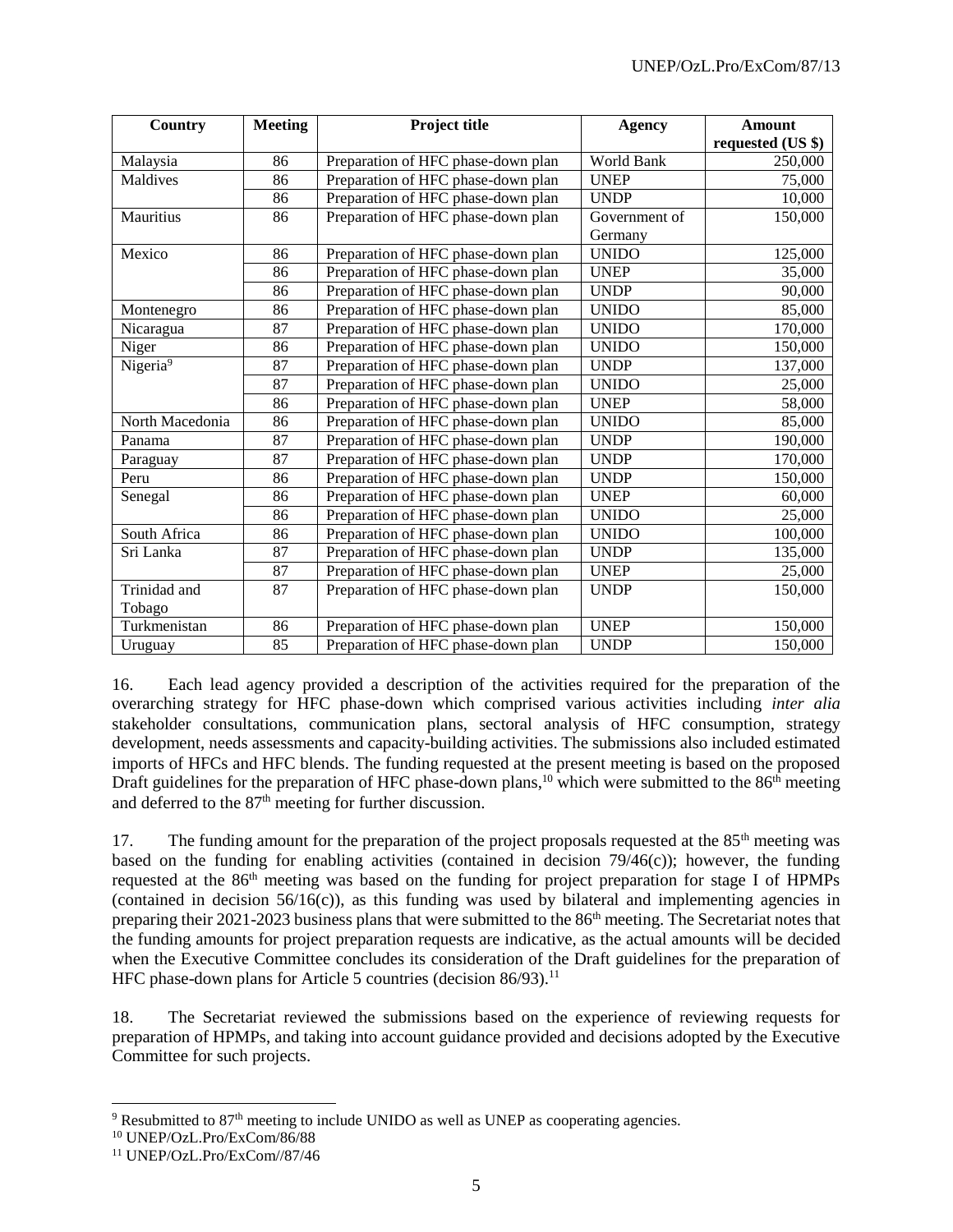19. The Executive Committee may wish to consider the requests for the preparation of HFC phase-down management plans for the 35 countries listed in Table 1, once the guidelines for funding the preparation of HFC phase-down management plans have been agreed, in line with decision 84/54(a)(iii) in the context of the bilateral cooperation and the work programmes submitted by each relevant bilateral and implementing agencies.

### **Projects and activities submitted for blanket approval**

Verification reports of LVC countries' compliance with their HPMP agreements

20. In line with decision  $61/46(c)$ ,<sup>12</sup> the Secretariat selected a sample of 17 Article 5 countries for the purpose of verifying compliance with the HPMP agreement, as shown in Table 2. The main criteria used to select the countries for verification were the proximity of the next tranche of their HPMP (2022 or 2023), that their previous verification should have been approved at least two years prior to the 88<sup>th</sup> meeting and that it was completed, in addition to the criteria of geographic distribution, level of consumption, and distribution among bilateral and implementing agencies. The countries selected (seven in Africa, four in Asia, three in Latin America and the Caribbean, and three in Europe) are listed in Table 2.

| No.            | Country                          | <b>HCFC</b> baseline | Lead/cooperating agency | <b>Next tranche</b> |
|----------------|----------------------------------|----------------------|-------------------------|---------------------|
|                |                                  | (mt)                 |                         | request             |
| 1              | Albania                          | 107.31               | <b>UNIDO/UNEP</b>       | 2022                |
| $\overline{2}$ | <b>Botswana</b>                  | 200.10               | <b>UNEP/UNIDO</b>       | 2023                |
| 3              | Cuba                             | 283.62               | <b>UNDP</b>             | 2023                |
| $\overline{4}$ | Djibouti                         | 11.73                | <b>UNEP</b>             | 2022 (new stage)    |
| 5              | Gambia (the)                     | 25.70                | <b>UNEP</b>             | 2023                |
| 6              | Guinea-Bissau                    | 26.00                | UNEP/UNIDO              | $2022$ (new stage)  |
| 7              | Honduras                         | 344.65               | <b>UNIDO</b>            | 2023                |
| $\,8\,$        | Lao People's Democratic Republic | 41.93                | UNEP/UNDP               | 2023                |
| 9              | Mauritius                        | 144.98               | Germany                 | 2023                |
| 10             | Mongolia                         | 23.73                | UNEP/Japan              | 2023                |
| 11             | Montenegro                       | 13.88                | <b>UNIDO</b>            | 2022                |
| 12             | Nepal                            | 20.00                | UNEP/UNDP               | 2023                |
| 13             | Nicaragua                        | 118.36               | <b>UNEP/UNIDO</b>       | 2023                |
| 14             | Sao Tome and Principe            | 39.00                | <b>UNEP/UNIDO</b>       | 2022 (new stage)    |
| 15             | Serbia                           | 151.11               | UNIDO/UNEP              | 2022                |
| 16             | Turkmenistan                     | 124.10               | <b>UNIDO</b>            | 2022                |
| 17             | Zimbabwe                         | 314.94               | UNEP/UNDP               | 2023                |

#### **Table 2. Sample of Article 5 countries for verification of compliance with their HPMP agreement**

*Secretariat's recommendation*

l

21. The Executive Committee may wish to request relevant bilateral and implementing agencies to include in their amendments to their respective work programmes, due for submission to the  $88<sup>th</sup>$  meeting, funding in the amount of US \$30,000 plus agency support costs for verification reports for stage II or stage III of the HPMPs for Albania, Botswana, Cuba, Djibouti, Gambia (the), Guinea-Bissau, Honduras, Lao People's Democratic Republic, Mauritius, Mongolia, Montenegro, Nepal, Nicaragua, Sao Tome and Principe, Serbia, Turkmenistan and Zimbabwe.

 $12$  The Secretariat was requested to provide, at the first meeting of each year, a list representing 20 per cent of countries with an HCFC consumption baseline of up to 360 metric tonnes (mt), and with an approved HPMP, to approve funding for them for the purposes of verification of that country's compliance with the HPMP agreement for that year.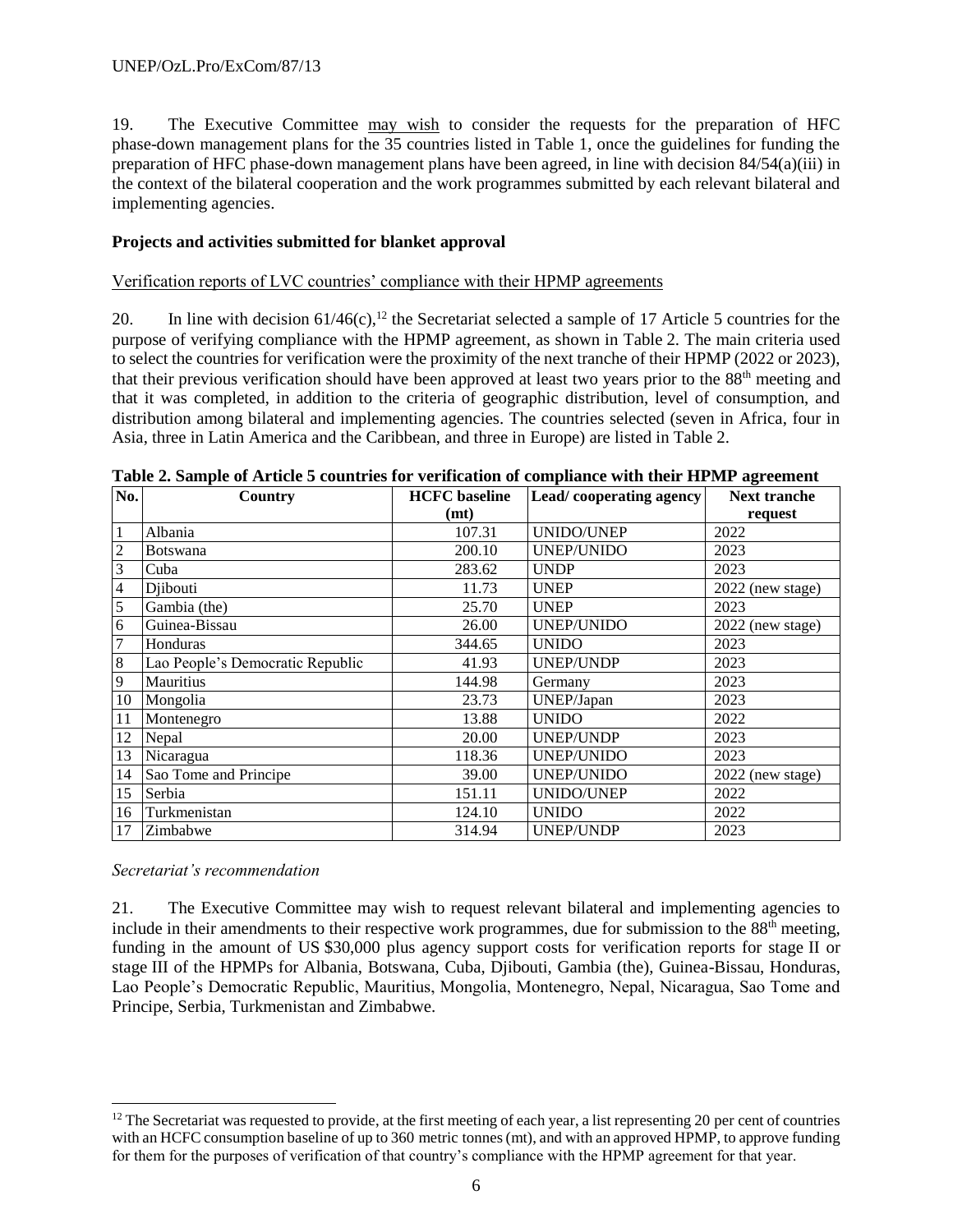22. Annex I to the present document lists 63 funding requests for projects and activities totalling US \$9,804,811, including agency support costs, that are recommended for blanket approval. The approval of these projects would include the relevant conditions or provisions in the corresponding project evaluation sheets, as well as the approval of implementation programmes associated with the relevant tranches of multi-year projects.

#### **Investment projects for individual consideration**

23. After review by the Secretariat, 74 funding requests for projects/activities totalling US \$12,237,486, including agency support costs, are proposed for individual consideration.

24. To facilitate the Executive Committee's consideration of the investment projects for individual consideration, the Secretariat has classified the projects by sector and has grouped them by issue, as shown in Table 3.

| Country                                   | Project                     | <b>Agency</b> | <b>ExCom</b><br>document | <b>Issue</b>                                  |
|-------------------------------------------|-----------------------------|---------------|--------------------------|-----------------------------------------------|
| <b>Stages II and III of HPMPs</b>         |                             |               |                          |                                               |
| <b>Belize</b>                             | HCFC phase-out              | UNDP/         | 87/19                    | All technical and cost issues                 |
|                                           | management plan (stage II)  | <b>UNEP</b>   |                          | resolved                                      |
| Bolivia (Plurinational                    | HCFC phase-out              | UNEP/         | 87/21                    | All technical and cost issues                 |
| State of)                                 | management plan (stage II)  | <b>UNIDO</b>  |                          | resolved                                      |
| Bosnia and                                | <b>HCFC</b> phase-out       | <b>UNIDO</b>  | 87/22                    | All technical and cost issues                 |
| Herzegovina                               | management plan (stage II)  |               |                          | resolved. Extension of stage I of             |
|                                           |                             |               |                          | the HPMP                                      |
| El Salvador                               | HCFC phase-out              | UNDP/         | 87/26                    | All technical and cost issues                 |
|                                           | management plan (stage II)  | <b>UNEP</b>   |                          | resolved                                      |
| Ghana                                     | <b>HCFC</b> phase-out       | UNDP/         | 87/28                    | All technical and cost issues                 |
|                                           | management plan (stage II)  | <b>UNEP</b>   |                          | resolved. Extension of stage I of             |
|                                           |                             |               |                          | the HPMP                                      |
| Iraq                                      | HCFC phase-out              | UNEP/         | 87/30                    | All technical and cost issues                 |
|                                           | management plan (stage II)  | <b>UNIDO</b>  |                          | resolved. Delays in completion of             |
|                                           |                             |               |                          | stage I                                       |
| Lesotho                                   | HCFC phase-out              | Germany       | 87/31                    | All technical and cost issues                 |
|                                           | management plan (stage II)  |               |                          | resolved                                      |
| Paraguay                                  | <b>HCFC</b> phase-out       | UNDP/         | 87/33                    | All technical and cost issues                 |
|                                           | management plan (stage II)  | <b>UNEP</b>   |                          | resolved. Extension of stage I of<br>the HPMP |
| Qatar                                     | <b>HCFC</b> phase-out       | UNIDO/        | 87/34                    | All technical and cost issues                 |
|                                           | management plan (stage II)  | <b>UNEP</b>   |                          | resolved                                      |
| Republic of Moldova                       | <b>HCFC</b> phase-out       | UNDP/         | 87/35                    | All technical and cost issues                 |
|                                           | management plan (stage III) | <b>UNEP</b>   |                          | resolved                                      |
| Saint Lucia                               | <b>HCFC</b> phase-out       | UNEP/         | 87/36                    | All technical and cost issues                 |
|                                           | management plan (stage II)  | <b>UNIDO</b>  |                          | resolved                                      |
| Sierra Leone                              | <b>HCFC</b> phase-out       | UNEP/         | 87/37                    | All technical and costs issues                |
|                                           | management plan (stage II)  | <b>UNIDO</b>  |                          | resolved                                      |
| United Republic of                        | <b>HCFC</b> phase-out       | UNEP/         | 87/39                    | All technical and costs issues                |
| Tanzania (the)                            | management plan (stage II)  | <b>UNIDO</b>  |                          | resolved. Extension of stage I of             |
|                                           |                             |               |                          | the HPMP                                      |
| HFC investment projects (decision 78/3(g) |                             |               |                          |                                               |
| Egypt                                     | Conversion of compressor    | UNIDO/        | 87/25                    | Conversion of component                       |
|                                           | manufacturing enterprise    | <b>UNEP</b>   |                          | manufacturing                                 |
|                                           |                             |               |                          |                                               |

### **Table 3. Investment projects submitted for individual consideration**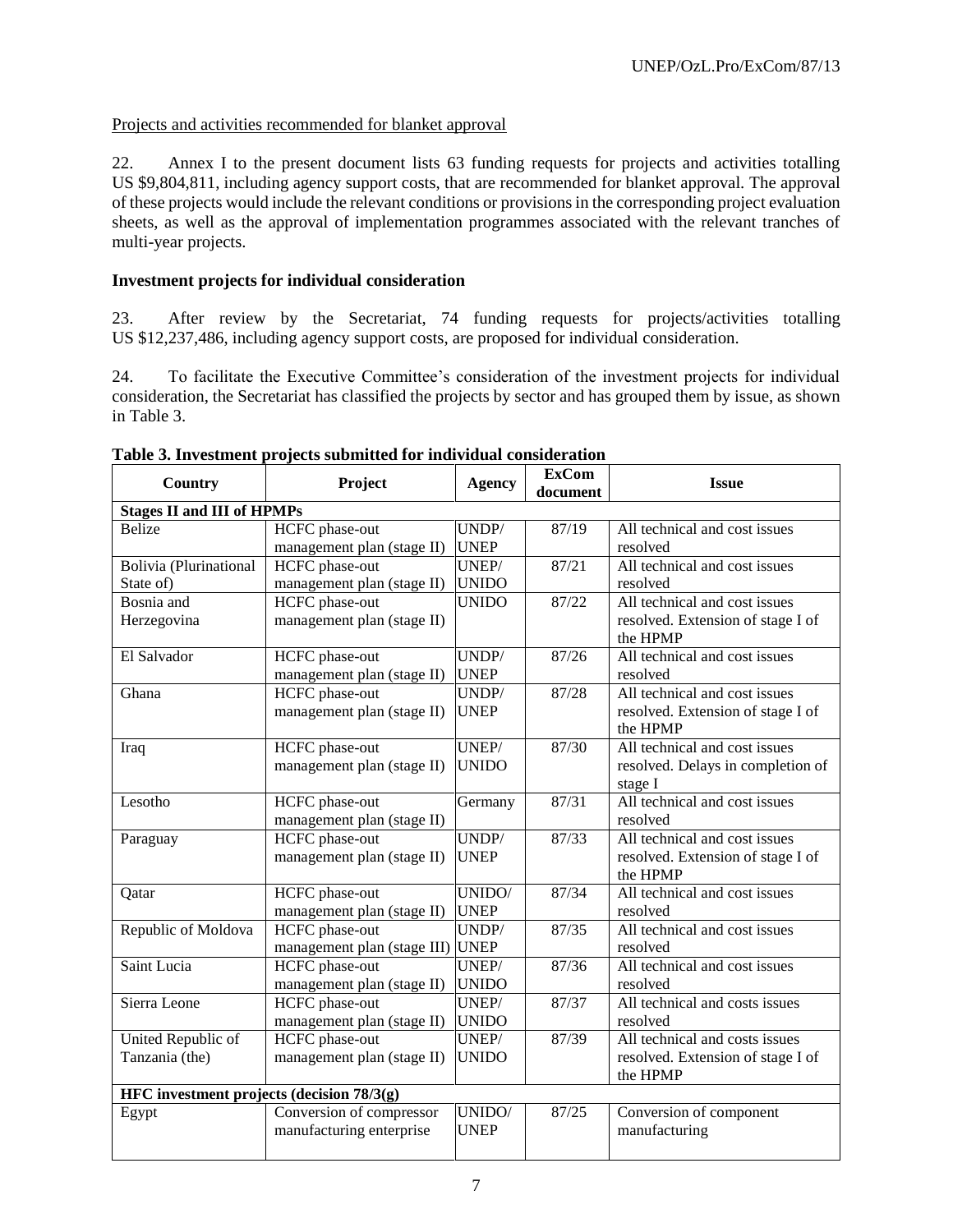| <b>HFC-23</b> by product emissions |                   |              |       |                             |
|------------------------------------|-------------------|--------------|-------|-----------------------------|
| Argentina                          | HFC-23 by-product | <b>UNIDO</b> | 87/53 | One policy issue may affect |
|                                    | emission control  |              |       | agreed cost                 |
| Mexico                             | HFC-23 by-product | <b>UNIDO</b> | 87/54 | Draft Agreement             |
|                                    | emission control  |              |       |                             |

8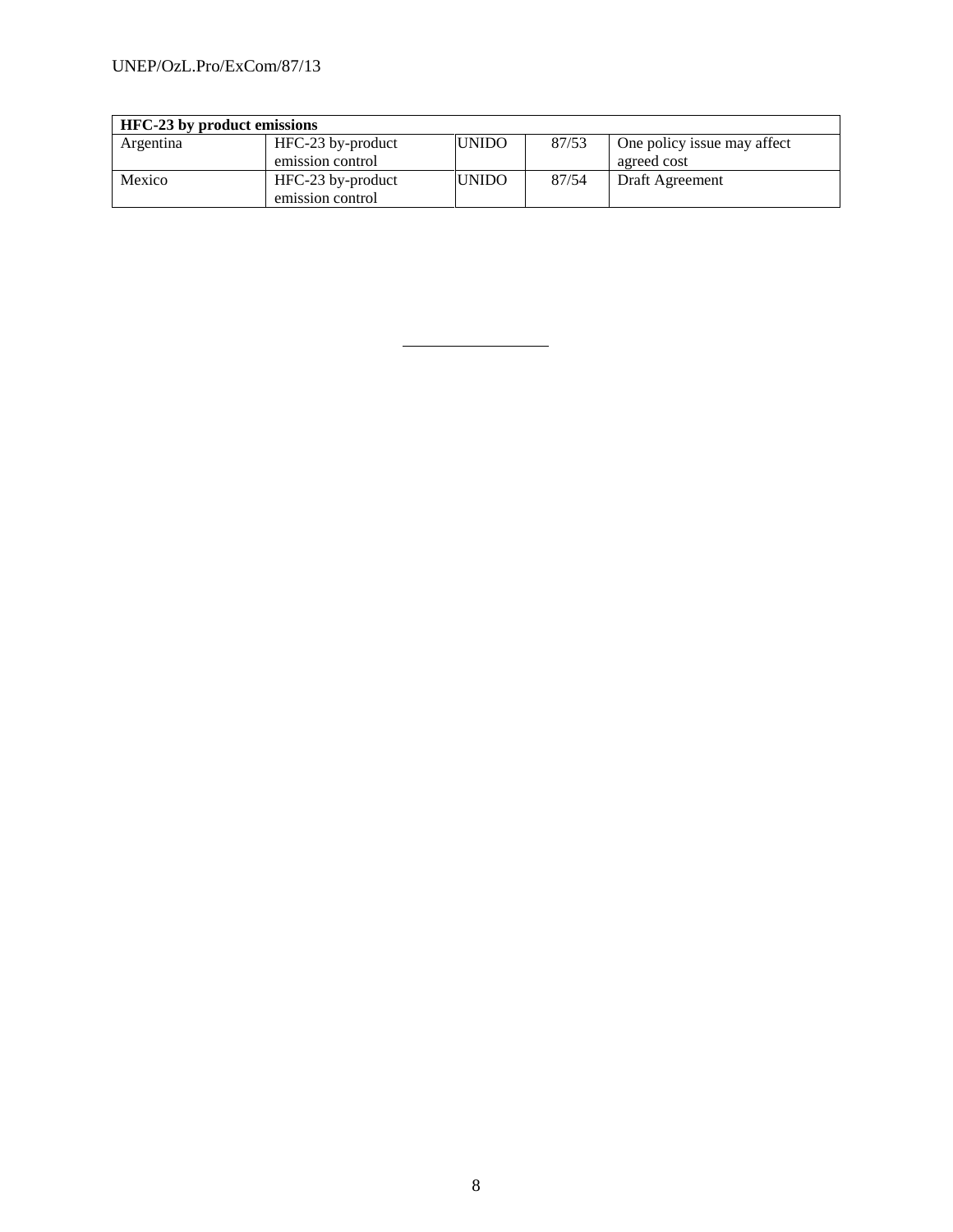| List of projects and activities recommended for blanket approval                                                                                                                                                                                                                                                                                                                                                                                                                                                                                                                                                                                                                                         |                         |                                   |           |                                                | UNEP/OzL.Pro/ExCom/87/13 | Annex I          |
|----------------------------------------------------------------------------------------------------------------------------------------------------------------------------------------------------------------------------------------------------------------------------------------------------------------------------------------------------------------------------------------------------------------------------------------------------------------------------------------------------------------------------------------------------------------------------------------------------------------------------------------------------------------------------------------------------------|-------------------------|-----------------------------------|-----------|------------------------------------------------|--------------------------|------------------|
| <b>Project Title</b>                                                                                                                                                                                                                                                                                                                                                                                                                                                                                                                                                                                                                                                                                     | Agency                  | <b>ODP/Metric</b><br>$(tonnes)^*$ | Project   | <b>Funds approved (US\$)</b><br><b>Support</b> | <b>Total</b>             | C.E.<br>(USS/kg) |
| <b>AFGHANISTAN</b>                                                                                                                                                                                                                                                                                                                                                                                                                                                                                                                                                                                                                                                                                       |                         |                                   |           |                                                |                          |                  |
| <b>SEVERAL</b>                                                                                                                                                                                                                                                                                                                                                                                                                                                                                                                                                                                                                                                                                           |                         |                                   |           |                                                |                          |                  |
| Ozone unit support                                                                                                                                                                                                                                                                                                                                                                                                                                                                                                                                                                                                                                                                                       |                         |                                   |           |                                                |                          |                  |
| Extension of institutional strengthening project (phase X:<br>$1/2022 - 12/2023$                                                                                                                                                                                                                                                                                                                                                                                                                                                                                                                                                                                                                         | <b>UNEP</b>             |                                   | \$192,000 | \$0                                            | \$192,000                |                  |
| <b>Total for Afghanistan</b>                                                                                                                                                                                                                                                                                                                                                                                                                                                                                                                                                                                                                                                                             |                         |                                   | \$192,000 |                                                | \$192,000                |                  |
| <b>BELIZE</b>                                                                                                                                                                                                                                                                                                                                                                                                                                                                                                                                                                                                                                                                                            |                         |                                   |           |                                                |                          |                  |
| PHASE-OUT PLAN                                                                                                                                                                                                                                                                                                                                                                                                                                                                                                                                                                                                                                                                                           |                         |                                   |           |                                                |                          |                  |
| <b>HCFC</b> phase out plan                                                                                                                                                                                                                                                                                                                                                                                                                                                                                                                                                                                                                                                                               |                         |                                   |           |                                                |                          |                  |
| HCFC phase-out management plan (stage I, third tranche)<br>Approved, on an exceptional basis, the extension of the date of<br>completion of stage I of the HPMP to 31 December 2022, given<br>delay in implementing phase-out activities due to the COVID-19<br>pandemic, and on the understanding that no further extension of<br>project implementation would be requested. Noted that the<br>Agreement between the Government and the Executive Committee<br>had been updated to reflect the extension of the duration of stage I<br>and the complete phase-out of HCFC-141b by 1 January 2022; and<br>to indicate that the revised updated Agreement supersedes that<br>reached at the 79th meeting. | <b>UNEP</b>             |                                   | \$37,500  | \$4,875                                        | \$42,375                 |                  |
| <b>SEVERAL</b>                                                                                                                                                                                                                                                                                                                                                                                                                                                                                                                                                                                                                                                                                           |                         |                                   |           |                                                |                          |                  |
| Ozone unit support                                                                                                                                                                                                                                                                                                                                                                                                                                                                                                                                                                                                                                                                                       |                         |                                   |           |                                                |                          |                  |
| Renewal of institutional strengthening project (phase X:<br>$7/2021 - 6/2023$                                                                                                                                                                                                                                                                                                                                                                                                                                                                                                                                                                                                                            | <b>UNEP</b>             |                                   | \$98,176  | \$0                                            | \$98,176                 |                  |
|                                                                                                                                                                                                                                                                                                                                                                                                                                                                                                                                                                                                                                                                                                          | <b>Total for Belize</b> |                                   | \$135,676 | \$4,875                                        | \$140,551                |                  |
| <b>BENIN</b>                                                                                                                                                                                                                                                                                                                                                                                                                                                                                                                                                                                                                                                                                             |                         |                                   |           |                                                |                          |                  |
| PHASE-OUT PLAN                                                                                                                                                                                                                                                                                                                                                                                                                                                                                                                                                                                                                                                                                           |                         |                                   |           |                                                |                          |                  |
| <b>HCFC</b> phase out plan                                                                                                                                                                                                                                                                                                                                                                                                                                                                                                                                                                                                                                                                               |                         |                                   |           |                                                |                          |                  |
| HCFC phase-out management plan (stage I, fifth tranche)                                                                                                                                                                                                                                                                                                                                                                                                                                                                                                                                                                                                                                                  | <b>UNEP</b>             |                                   | \$60,000  | \$7,800                                        | \$67,800                 |                  |
| Approved, on an exceptional basis given potential further delay in<br>implementing phase-out activities due to the COVID-19 pandemic,<br>and noting that no further extension of project implementation<br>would be requested, the extension of the date of completion of<br>stage I of the HPMP for Benin to 31 December 2022.                                                                                                                                                                                                                                                                                                                                                                          |                         |                                   |           |                                                |                          |                  |
|                                                                                                                                                                                                                                                                                                                                                                                                                                                                                                                                                                                                                                                                                                          | <b>Total for Benin</b>  |                                   | \$60,000  | \$7,800                                        | \$67,800                 |                  |
| <b>BOSNIA AND HERZEGOVINA</b>                                                                                                                                                                                                                                                                                                                                                                                                                                                                                                                                                                                                                                                                            |                         |                                   |           |                                                |                          |                  |
| PHASE-OUT PLAN                                                                                                                                                                                                                                                                                                                                                                                                                                                                                                                                                                                                                                                                                           |                         |                                   |           |                                                |                          |                  |
| <b>HCFC</b> phase out plan                                                                                                                                                                                                                                                                                                                                                                                                                                                                                                                                                                                                                                                                               |                         |                                   |           |                                                |                          |                  |
| HCFC phase-out management plan (stage I, fifth tranche)<br>Approved, on an exceptional basis, the extension of the completion<br>date of stage I of the HPMP to 31 December 2022, given the<br>delays in implementing phase-out activities due to the COVID-19<br>pandemic, and noting that no further extension of project<br>implementation would be requested.                                                                                                                                                                                                                                                                                                                                        | <b>UNIDO</b>            |                                   | \$30,000  | \$2,100                                        | \$32,100                 |                  |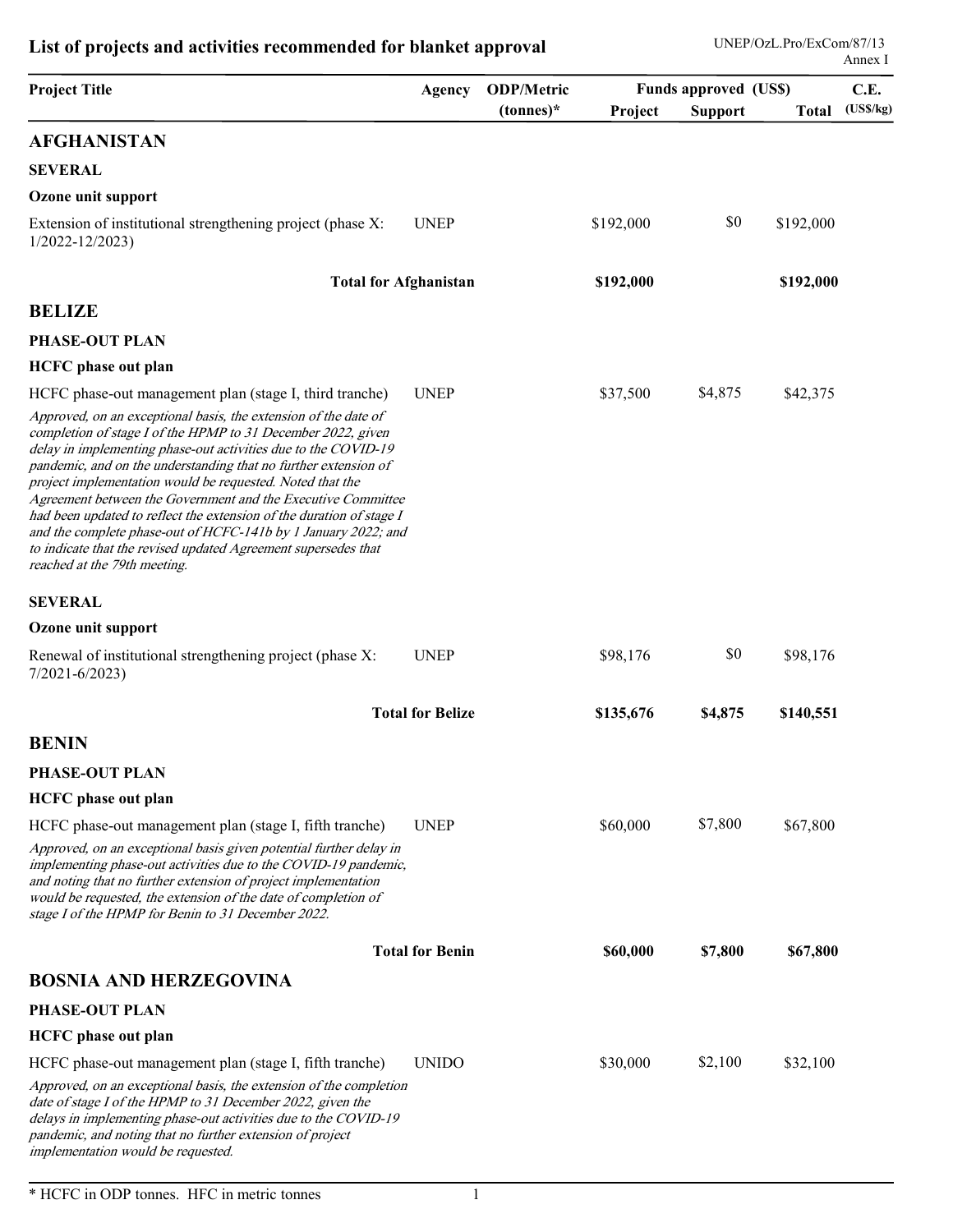|                                                                                                                                                                                                                                                                                                                   | Agency                        | <b>ODP/Metric</b> |           | Funds approved (US\$) |           | C.E.     |
|-------------------------------------------------------------------------------------------------------------------------------------------------------------------------------------------------------------------------------------------------------------------------------------------------------------------|-------------------------------|-------------------|-----------|-----------------------|-----------|----------|
| <b>Project Title</b>                                                                                                                                                                                                                                                                                              |                               | $(tonnes)^*$      | Project   | <b>Support</b>        | Total     | (USS/kg) |
| <b>Total for Bosnia and Herzegovina</b>                                                                                                                                                                                                                                                                           |                               |                   | \$30,000  | \$2,100               | \$32,100  |          |
| <b>BURKINA FASO</b>                                                                                                                                                                                                                                                                                               |                               |                   |           |                       |           |          |
| <b>SEVERAL</b>                                                                                                                                                                                                                                                                                                    |                               |                   |           |                       |           |          |
| Ozone unit support                                                                                                                                                                                                                                                                                                |                               |                   |           |                       |           |          |
| Extension of the institutional strengthening project (phase<br>XIV: 7/2021-6/2023)                                                                                                                                                                                                                                | <b>UNEP</b>                   |                   | \$92,685  | \$0                   | \$92,685  |          |
|                                                                                                                                                                                                                                                                                                                   | <b>Total for Burkina Faso</b> |                   | \$92,685  |                       | \$92,685  |          |
| <b>BURUNDI</b>                                                                                                                                                                                                                                                                                                    |                               |                   |           |                       |           |          |
| <b>SEVERAL</b>                                                                                                                                                                                                                                                                                                    |                               |                   |           |                       |           |          |
| Ozone unit support                                                                                                                                                                                                                                                                                                |                               |                   |           |                       |           |          |
| Extension of the institutional strengthening project (phase<br>IX: 7/2021-6/2023)                                                                                                                                                                                                                                 | <b>UNEP</b>                   |                   | \$85,000  | \$0                   | \$85,000  |          |
|                                                                                                                                                                                                                                                                                                                   | <b>Total for Burundi</b>      |                   | \$85,000  |                       | \$85,000  |          |
| <b>CAMBODIA</b>                                                                                                                                                                                                                                                                                                   |                               |                   |           |                       |           |          |
| <b>SEVERAL</b>                                                                                                                                                                                                                                                                                                    |                               |                   |           |                       |           |          |
| Ozone unit support                                                                                                                                                                                                                                                                                                |                               |                   |           |                       |           |          |
| Extension of institutional strengthening project (phase<br>XI:1/2022-12/2023)                                                                                                                                                                                                                                     | <b>UNEP</b>                   |                   | \$144,214 | \$0                   | \$144,214 |          |
|                                                                                                                                                                                                                                                                                                                   | <b>Total for Cambodia</b>     |                   | \$144,214 |                       | \$144,214 |          |
| <b>CHAD</b>                                                                                                                                                                                                                                                                                                       |                               |                   |           |                       |           |          |
| PHASE-OUT PLAN                                                                                                                                                                                                                                                                                                    |                               |                   |           |                       |           |          |
| <b>HCFC</b> phase out plan                                                                                                                                                                                                                                                                                        |                               |                   |           |                       |           |          |
| HCFC phase-out management plan (stage I, fifth tranche)                                                                                                                                                                                                                                                           | <b>UNEP</b>                   |                   | \$65,000  | \$8,450               | \$73,450  |          |
| Approved, on an exceptional basis, the extension of the date of<br>completion of stage I of the HPMP for Chad to 31 December 2022,<br>given the delay in implementing phase out activities due to the<br>COVID-19 pandemic, and noting that no further extension of<br>project implementation would be requested. |                               |                   |           |                       |           |          |
|                                                                                                                                                                                                                                                                                                                   | <b>Total for Chad</b>         |                   | \$65,000  | \$8,450               | \$73,450  |          |
| <b>CHILE</b>                                                                                                                                                                                                                                                                                                      |                               |                   |           |                       |           |          |
| <b>SEVERAL</b>                                                                                                                                                                                                                                                                                                    |                               |                   |           |                       |           |          |
| Ozone unit support                                                                                                                                                                                                                                                                                                |                               |                   |           |                       |           |          |
| Extension of the institutional strengthening project (phase<br>XIV: 7/2021-6/2023                                                                                                                                                                                                                                 | <b>UNDP</b>                   |                   | \$238,784 | \$16,715              | \$255,499 |          |
|                                                                                                                                                                                                                                                                                                                   |                               |                   |           |                       | \$255,499 |          |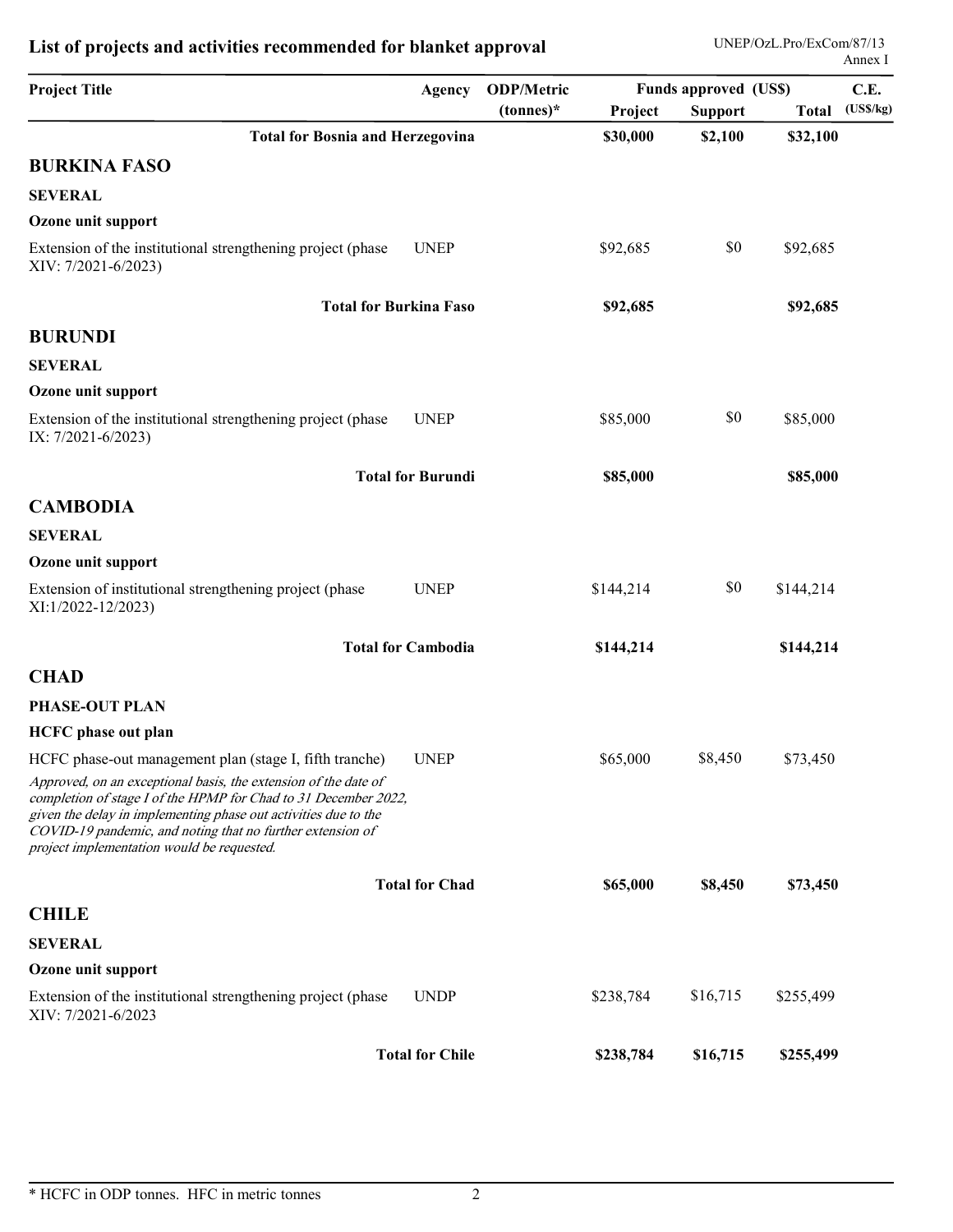|                                                                                                                                                                                                                                                                                                                      |                            |                                   |           | <b>Funds approved (US\$)</b> |           | Annex I<br>C.E. |
|----------------------------------------------------------------------------------------------------------------------------------------------------------------------------------------------------------------------------------------------------------------------------------------------------------------------|----------------------------|-----------------------------------|-----------|------------------------------|-----------|-----------------|
| <b>Project Title</b>                                                                                                                                                                                                                                                                                                 | Agency                     | <b>ODP/Metric</b><br>$(tonnes)^*$ | Project   | <b>Support</b>               | Total     | (USS/kg)        |
| <b>COMOROS</b>                                                                                                                                                                                                                                                                                                       |                            |                                   |           |                              |           |                 |
| PHASE-OUT PLAN                                                                                                                                                                                                                                                                                                       |                            |                                   |           |                              |           |                 |
| <b>HCFC</b> phase out plan                                                                                                                                                                                                                                                                                           |                            |                                   |           |                              |           |                 |
| HCFC phase-out management plan (stage I, fifth tranche)                                                                                                                                                                                                                                                              | <b>UNEP</b>                |                                   | \$16,000  | \$2,080                      | \$18,080  |                 |
| Approved, on an exceptional basis, the extension of the date of<br>completion of stage I of the HPMP for the Comoros to 31<br>December 2022, given delay in implementing phase out activities<br>due to the COVID 19 pandemic, and noting that no further<br>extension of project implementation would be requested. |                            |                                   |           |                              |           |                 |
|                                                                                                                                                                                                                                                                                                                      | <b>Total for Comoros</b>   |                                   | \$16,000  | \$2,080                      | \$18,080  |                 |
| <b>CONGO</b>                                                                                                                                                                                                                                                                                                         |                            |                                   |           |                              |           |                 |
| <b>SEVERAL</b>                                                                                                                                                                                                                                                                                                       |                            |                                   |           |                              |           |                 |
| Ozone unit support                                                                                                                                                                                                                                                                                                   |                            |                                   |           |                              |           |                 |
| Extension of the institutional strengthening project (phase<br>XI: 7/2021-6/2023)                                                                                                                                                                                                                                    | <b>UNEP</b>                |                                   | \$85,000  | \$0                          | \$85,000  |                 |
|                                                                                                                                                                                                                                                                                                                      | <b>Total for Congo</b>     |                                   | \$85,000  |                              | \$85,000  |                 |
| CONGO, DR                                                                                                                                                                                                                                                                                                            |                            |                                   |           |                              |           |                 |
| <b>SEVERAL</b>                                                                                                                                                                                                                                                                                                       |                            |                                   |           |                              |           |                 |
| Ozone unit support                                                                                                                                                                                                                                                                                                   |                            |                                   |           |                              |           |                 |
| Extension of the institutional strengthening project (phase X: UNEP<br>$7/2021 - 6/2023$                                                                                                                                                                                                                             |                            |                                   | \$85,000  | \$0                          | \$85,000  |                 |
|                                                                                                                                                                                                                                                                                                                      | <b>Total for Congo, DR</b> |                                   | \$85,000  |                              | \$85,000  |                 |
| <b>EQUATORIAL GUINEA</b>                                                                                                                                                                                                                                                                                             |                            |                                   |           |                              |           |                 |
| <b>SEVERAL</b>                                                                                                                                                                                                                                                                                                       |                            |                                   |           |                              |           |                 |
| Ozone unit support                                                                                                                                                                                                                                                                                                   |                            |                                   |           |                              |           |                 |
| Renewal of the institutional strengthening project (phase IV: UNEP<br>$7/2021 - 6/2023$                                                                                                                                                                                                                              |                            |                                   | \$102,400 | \$0                          | \$102,400 |                 |
| <b>Total for Equatorial Guinea</b>                                                                                                                                                                                                                                                                                   |                            |                                   | \$102,400 |                              | \$102,400 |                 |
| <b>ERITREA</b>                                                                                                                                                                                                                                                                                                       |                            |                                   |           |                              |           |                 |
| <b>SEVERAL</b>                                                                                                                                                                                                                                                                                                       |                            |                                   |           |                              |           |                 |
| Ozone unit support                                                                                                                                                                                                                                                                                                   |                            |                                   |           |                              |           |                 |
| Renewal of the institutional strengthening project (phase V: UNEP                                                                                                                                                                                                                                                    |                            |                                   | \$85,000  | \$0                          | \$85,000  |                 |
| $7/2021 - 6/2023$                                                                                                                                                                                                                                                                                                    |                            |                                   |           |                              |           |                 |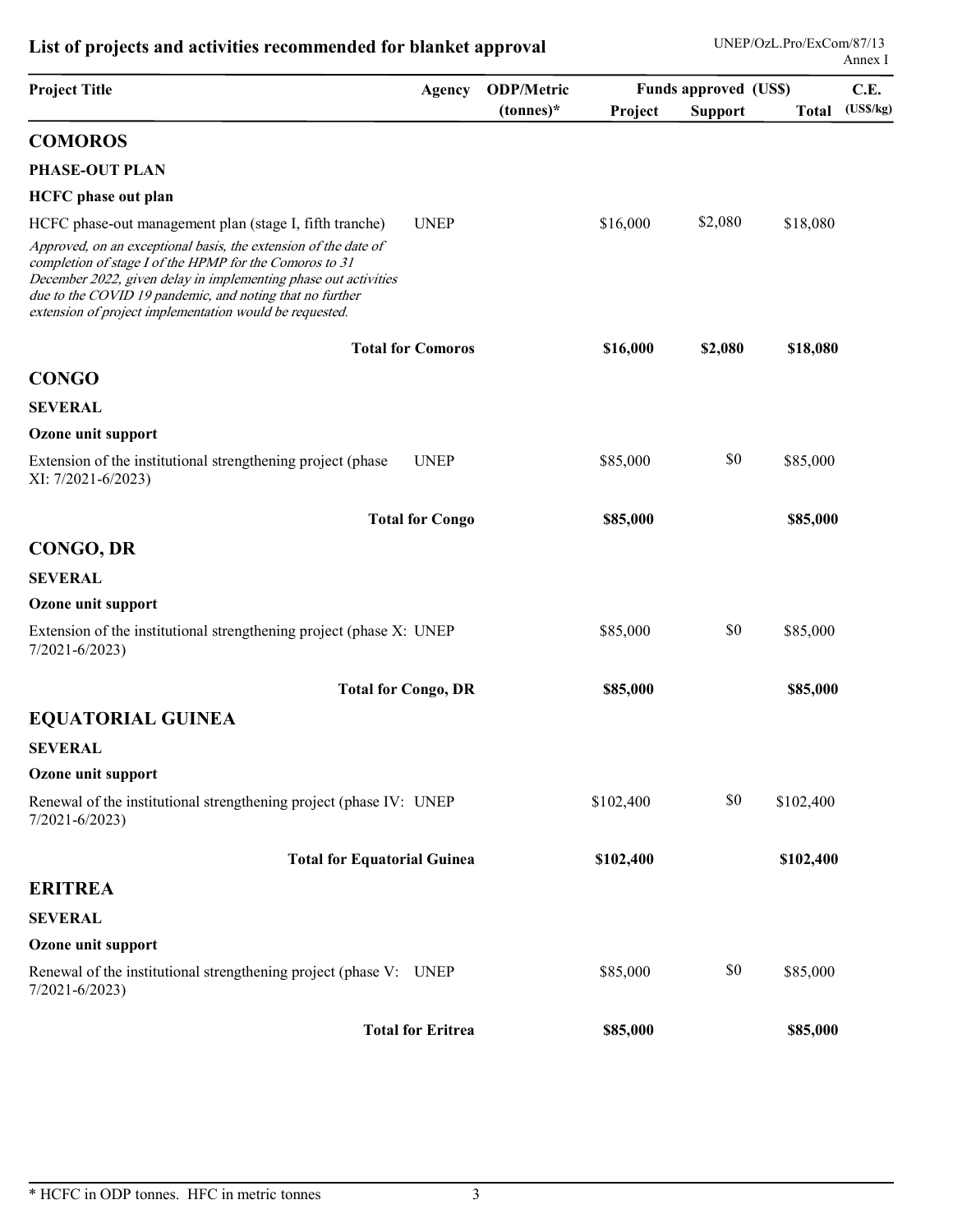| <b>Project Title</b>                                                                                                                                                                                                                                                                                                                                                          | Agency                    | <b>ODP/Metric</b> |           | Funds approved (US\$) | Annex I         | C.E. |
|-------------------------------------------------------------------------------------------------------------------------------------------------------------------------------------------------------------------------------------------------------------------------------------------------------------------------------------------------------------------------------|---------------------------|-------------------|-----------|-----------------------|-----------------|------|
|                                                                                                                                                                                                                                                                                                                                                                               |                           | $tonnes)*$        | Project   | <b>Support</b>        | Total (US\$/kg) |      |
| <b>ESWATINI</b>                                                                                                                                                                                                                                                                                                                                                               |                           |                   |           |                       |                 |      |
| <b>SEVERAL</b>                                                                                                                                                                                                                                                                                                                                                                |                           |                   |           |                       |                 |      |
| Ozone unit support                                                                                                                                                                                                                                                                                                                                                            |                           |                   |           | \$0                   |                 |      |
| Extension of institutional strengthening project (phase VII:<br>$7/2021 - 6/2023$                                                                                                                                                                                                                                                                                             | <b>UNEP</b>               |                   | \$85,000  |                       | \$85,000        |      |
|                                                                                                                                                                                                                                                                                                                                                                               | <b>Total for Eswatini</b> |                   | \$85,000  |                       | \$85,000        |      |
| <b>GABON</b>                                                                                                                                                                                                                                                                                                                                                                  |                           |                   |           |                       |                 |      |
| PHASE-OUT PLAN                                                                                                                                                                                                                                                                                                                                                                |                           |                   |           |                       |                 |      |
| <b>HCFC</b> phase out plan                                                                                                                                                                                                                                                                                                                                                    |                           |                   |           |                       |                 |      |
| HCFC phase-out management plan (stage I, fifth tranche)<br>Approved, on an exceptional basis, the extension of the date of<br>completion of stage I of the HPMP for Gabon to 31 December<br>2022, given the delay in implementing phase-out activities due to<br>the COVID-19 pandemic, and noting that no further extension of<br>project implementation would be requested. | <b>UNEP</b>               |                   | \$54,000  | \$7,020               | \$61,020        |      |
| <b>SEVERAL</b>                                                                                                                                                                                                                                                                                                                                                                |                           |                   |           |                       |                 |      |
| Ozone unit support                                                                                                                                                                                                                                                                                                                                                            |                           |                   |           |                       |                 |      |
| Extension of the institutional strengthening project (phase<br>XI: 7/2021-6/2023)                                                                                                                                                                                                                                                                                             | <b>UNEP</b>               |                   | \$85,000  | \$0                   | \$85,000        |      |
|                                                                                                                                                                                                                                                                                                                                                                               | <b>Total for Gabon</b>    |                   | \$139,000 | \$7,020               | \$146,020       |      |
| <b>GAMBIA</b>                                                                                                                                                                                                                                                                                                                                                                 |                           |                   |           |                       |                 |      |
| <b>SEVERAL</b>                                                                                                                                                                                                                                                                                                                                                                |                           |                   |           |                       |                 |      |
| Ozone unit support                                                                                                                                                                                                                                                                                                                                                            |                           |                   |           |                       |                 |      |
| Extension of the institutional strengthening project (phase<br>XI: 7/2021-6/2023)                                                                                                                                                                                                                                                                                             | <b>UNEP</b>               |                   | \$85,000  | \$0                   | \$85,000        |      |
|                                                                                                                                                                                                                                                                                                                                                                               | <b>Total for Gambia</b>   |                   | \$85,000  |                       | \$85,000        |      |
| <b>GRENADA</b>                                                                                                                                                                                                                                                                                                                                                                |                           |                   |           |                       |                 |      |
| <b>SEVERAL</b>                                                                                                                                                                                                                                                                                                                                                                |                           |                   |           |                       |                 |      |
| Ozone unit support                                                                                                                                                                                                                                                                                                                                                            |                           |                   |           |                       |                 |      |
| Extension of the institutional strengthening project (phase<br>VII: 7/2021-6/2023)                                                                                                                                                                                                                                                                                            | <b>UNEP</b>               |                   | \$85,000  | \$0                   | \$85,000        |      |
|                                                                                                                                                                                                                                                                                                                                                                               | <b>Total for Grenada</b>  |                   | \$85,000  |                       | \$85,000        |      |
| <b>GUINEA-BISSAU</b>                                                                                                                                                                                                                                                                                                                                                          |                           |                   |           |                       |                 |      |
| <b>SEVERAL</b>                                                                                                                                                                                                                                                                                                                                                                |                           |                   |           |                       |                 |      |
| Ozone unit support                                                                                                                                                                                                                                                                                                                                                            |                           |                   |           |                       |                 |      |
| Extension of the institutional strengthening project (phase UNEP<br>VII: 7/2021-6/2023)                                                                                                                                                                                                                                                                                       |                           |                   | \$85,000  | \$0                   | \$85,000        |      |
| <b>Total for Guinea-Bissau</b>                                                                                                                                                                                                                                                                                                                                                |                           |                   | \$85,000  |                       | \$85,000        |      |
| * HCFC in ODP tonnes. HFC in metric tonnes                                                                                                                                                                                                                                                                                                                                    | $\overline{4}$            |                   |           |                       |                 |      |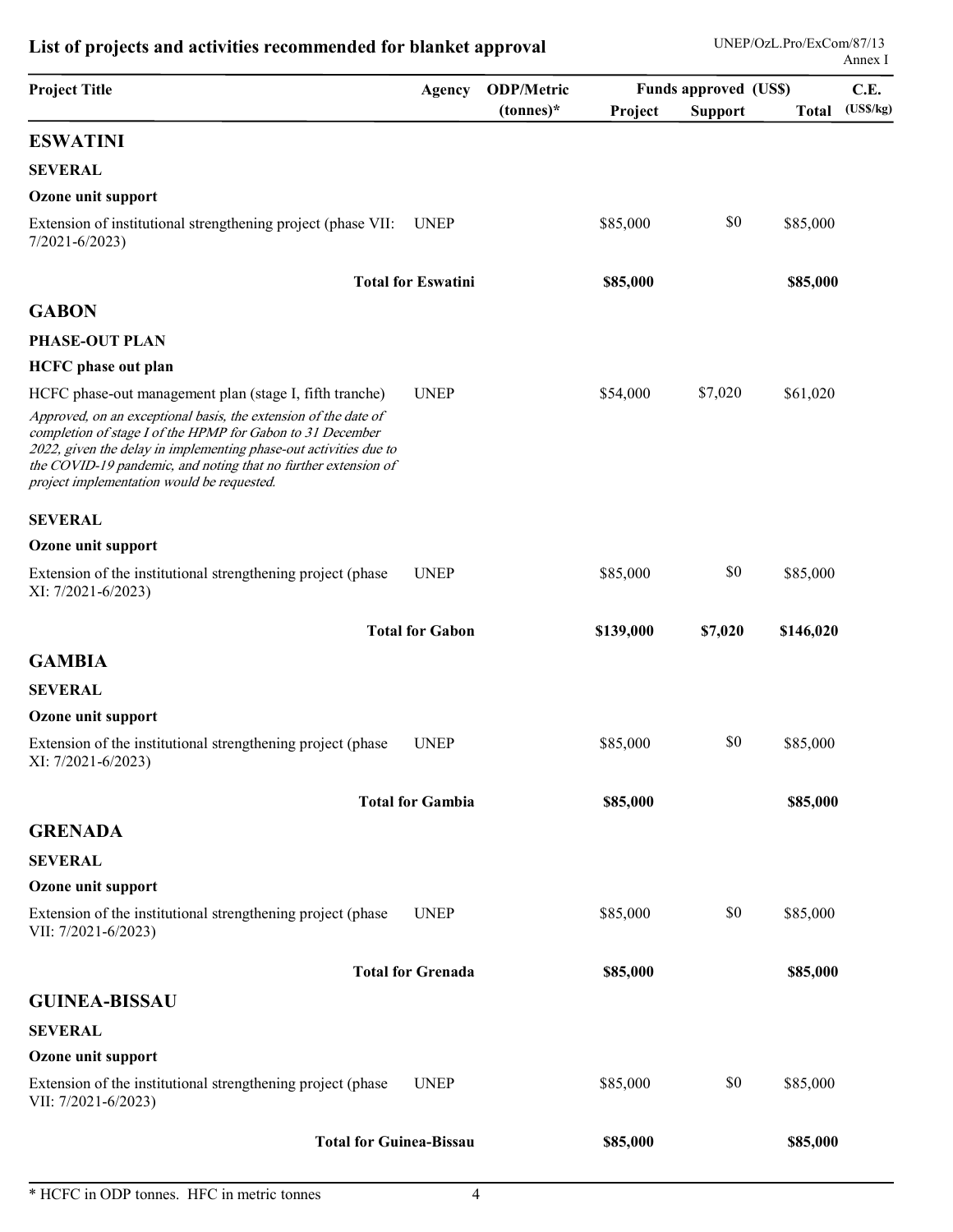|                                                                                                                                 |                            |                                  |           |                                                |           | Annex I                 |
|---------------------------------------------------------------------------------------------------------------------------------|----------------------------|----------------------------------|-----------|------------------------------------------------|-----------|-------------------------|
| <b>Project Title</b>                                                                                                            | <b>Agency</b>              | <b>ODP/Metric</b><br>$(tonnes)*$ | Project   | <b>Funds approved (US\$)</b><br><b>Support</b> |           | C.E.<br>Total (US\$/kg) |
| <b>INDIA</b>                                                                                                                    |                            |                                  |           |                                                |           |                         |
| PHASE-OUT PLAN                                                                                                                  |                            |                                  |           |                                                |           |                         |
| <b>HCFC</b> phase out plan                                                                                                      |                            |                                  |           |                                                |           |                         |
| Preparation of HCFC phase-out management plan (stage III) UNEP<br>(Overarching)                                                 |                            |                                  | \$20,000  | \$2,600                                        | \$22,600  |                         |
| HCFC phase-out management plan (stage II, third tranche)                                                                        | Germany                    |                                  | \$105,887 | \$11,855                                       | \$117,742 |                         |
| Preparation of HCFC phase-out management plan (stage III) UNDP<br>(refrigeration sector)                                        |                            |                                  | \$150,000 | \$10,500                                       | \$160,500 |                         |
| Preparation of HCFC phase-out management plan (stage III) Germany<br>(Overarching)                                              |                            |                                  | \$40,000  | \$5,200                                        | \$45,200  |                         |
| Preparation of HCFC phase-out management plan (stage III) UNDP<br>(Overarching)                                                 |                            |                                  | \$30,000  | \$2,100                                        | \$32,100  |                         |
| Preparation of HCFC phase-out management plan (stage III) UNDP<br>(air-conditioning sector)                                     |                            |                                  | \$150,000 | \$10,500                                       | \$160,500 |                         |
| Preparation of HCFC phase-out management plan (stage III) UNDP<br>(firefighting sector)                                         |                            |                                  | \$60,000  | \$4,200                                        | \$64,200  |                         |
|                                                                                                                                 | <b>Total for India</b>     |                                  | \$555,887 | \$46,955                                       | \$602,842 |                         |
| <b>INDONESIA</b>                                                                                                                |                            |                                  |           |                                                |           |                         |
| PHASE-OUT PLAN                                                                                                                  |                            |                                  |           |                                                |           |                         |
| <b>HCFC</b> phase out plan                                                                                                      |                            |                                  |           |                                                |           |                         |
| Preparation of HCFC phase-out management plan (stage III) UNDP<br>(Overarching)                                                 |                            |                                  | \$90,000  | \$6,300                                        | \$96,300  |                         |
|                                                                                                                                 | <b>Total for Indonesia</b> |                                  | \$90,000  | \$6,300                                        | \$96,300  |                         |
| <b>IRAN</b>                                                                                                                     |                            |                                  |           |                                                |           |                         |
| PHASE-OUT PLAN                                                                                                                  |                            |                                  |           |                                                |           |                         |
| <b>HCFC</b> phase out plan                                                                                                      |                            |                                  |           |                                                |           |                         |
| Preparation of HCFC phase-out management plan (stage III) UNDP<br>(industrial refrigeration and air-conditioning)               |                            |                                  | \$25,000  | \$1,750                                        | \$26,750  |                         |
| Preparation of HCFC phase-out management plan (stage III) Germany<br>(industrial refrigeration and industrial air-conditioning) |                            |                                  | \$25,000  | \$3,250                                        | \$28,250  |                         |
| Preparation of HCFC phase-out management plan (stage III) UNEP<br>(Overarching)                                                 |                            |                                  | \$15,000  | \$1,950                                        | \$16,950  |                         |
| Preparation of HCFC phase-out management plan (stage III) Germany<br>(Overarching)                                              |                            |                                  | \$15,000  | \$1,950                                        | \$16,950  |                         |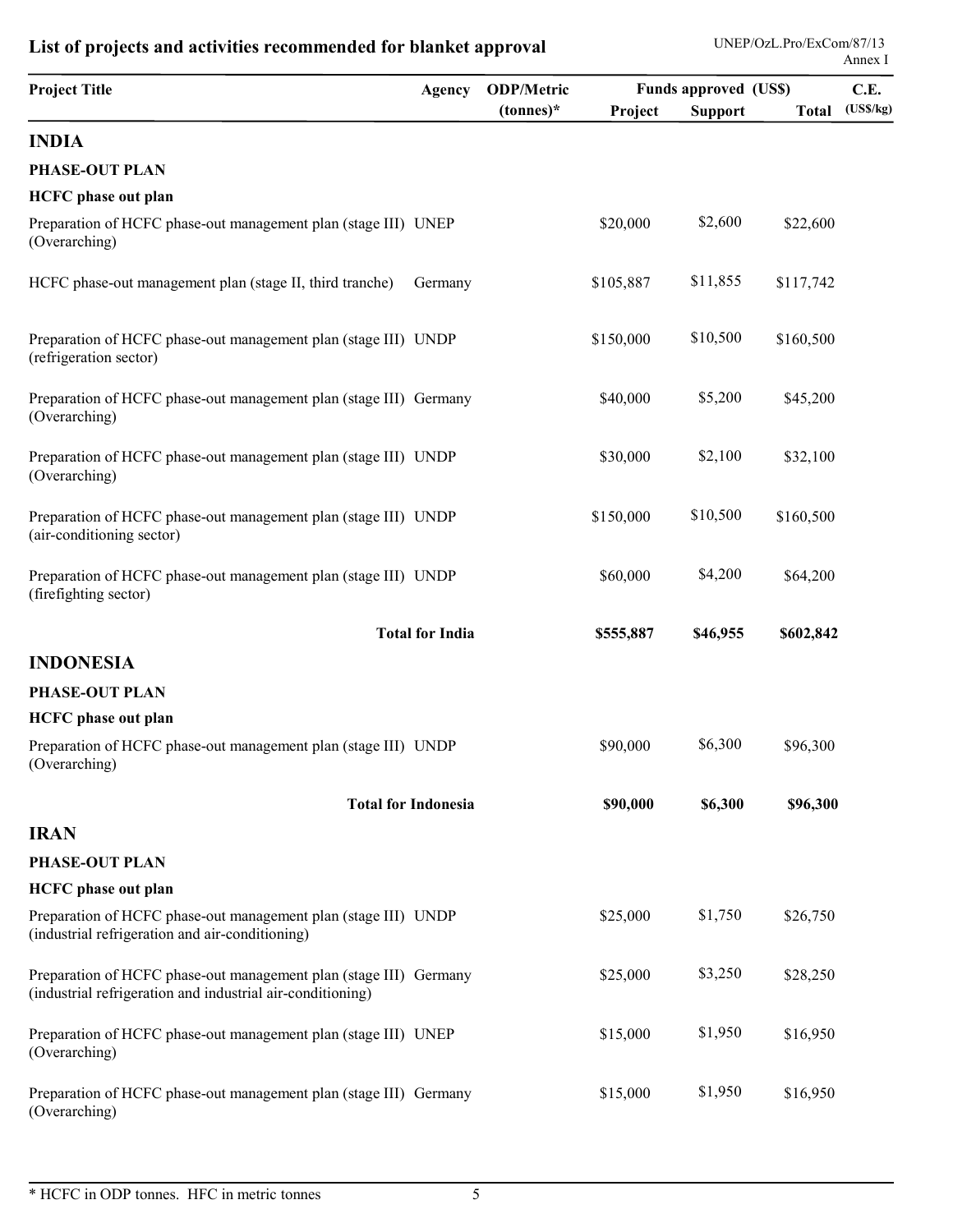| <b>Project Title</b>                                                                    | Agency                | <b>ODP/Metric</b> |           | <b>Funds approved (US\$)</b> |           | C.E.            |
|-----------------------------------------------------------------------------------------|-----------------------|-------------------|-----------|------------------------------|-----------|-----------------|
|                                                                                         |                       | $(tonnes)^*$      | Project   | <b>Support</b>               |           | Total (US\$/kg) |
| Preparation of HCFC phase-out management plan (stage III) UNDP<br>(Overarching)         |                       |                   | \$25,000  | \$1,750                      | \$26,750  |                 |
| Preparation of HCFC phase-out management plan (stage III) UNIDO<br>(Air-conditioning)   |                       |                   | \$50,000  | \$3,500                      | \$53,500  |                 |
| Preparation of HCFC phase-out management plan (stage III) UNIDO<br>(Overarching)        |                       |                   | \$15,000  | \$1,050                      | \$16,050  |                 |
|                                                                                         | <b>Total for Iran</b> |                   | \$170,000 | \$15,200                     | \$185,200 |                 |
| <b>IRAQ</b>                                                                             |                       |                   |           |                              |           |                 |
| <b>SEVERAL</b>                                                                          |                       |                   |           |                              |           |                 |
| Ozone unit support                                                                      |                       |                   |           |                              |           |                 |
| Extension of institutional strengthening project (phase V:<br>$7/2021 - 6/2023$         | <b>UNEP</b>           |                   | \$307,200 | \$0                          | \$307,200 |                 |
|                                                                                         | <b>Total for Iraq</b> |                   | \$307,200 |                              | \$307,200 |                 |
| <b>KIRIBATI</b>                                                                         |                       |                   |           |                              |           |                 |
| <b>SEVERAL</b>                                                                          |                       |                   |           |                              |           |                 |
| Ozone unit support                                                                      |                       |                   |           |                              |           |                 |
| Renewal of institutional strengthening project (phase VIII:<br>$1/2022 - 12/2023$       | <b>UNEP</b>           |                   | \$85,000  | \$0                          | \$85,000  |                 |
| <b>Total for Kiribati</b>                                                               |                       |                   | \$85,000  |                              | \$85,000  |                 |
| <b>KUWAIT</b>                                                                           |                       |                   |           |                              |           |                 |
| <b>SEVERAL</b>                                                                          |                       |                   |           |                              |           |                 |
| Ozone unit support                                                                      |                       |                   |           |                              |           |                 |
| Extension of institutional strengthening project (phase VIII: UNEP<br>$7/2021 - 6/2023$ |                       |                   | \$134,810 | \$0                          | \$134,810 |                 |
| <b>Total for Kuwait</b>                                                                 |                       |                   | \$134,810 |                              | \$134,810 |                 |
| <b>LIBERIA</b>                                                                          |                       |                   |           |                              |           |                 |
| <b>SEVERAL</b>                                                                          |                       |                   |           |                              |           |                 |
| Ozone unit support                                                                      |                       |                   |           |                              |           |                 |
| Extension of the institutional strengthening project (phase<br>IX: 11/2021-10/2023)     | <b>UNEP</b>           |                   | \$109,073 | $\$0$                        | \$109,073 |                 |
| <b>Total for Liberia</b>                                                                |                       |                   | \$109,073 |                              | \$109,073 |                 |
| <b>MADAGASCAR</b>                                                                       |                       |                   |           |                              |           |                 |
| <b>SEVERAL</b>                                                                          |                       |                   |           |                              |           |                 |
| Ozone unit support                                                                      |                       |                   |           |                              |           |                 |
| Renewal of institutional strengthening project (phase IX:<br>$7/2021 - 6/2023$          | <b>UNEP</b>           |                   | \$85,000  | $\$0$                        | \$85,000  |                 |
| <b>Total for Madagascar</b>                                                             |                       |                   | \$85,000  |                              | \$85,000  |                 |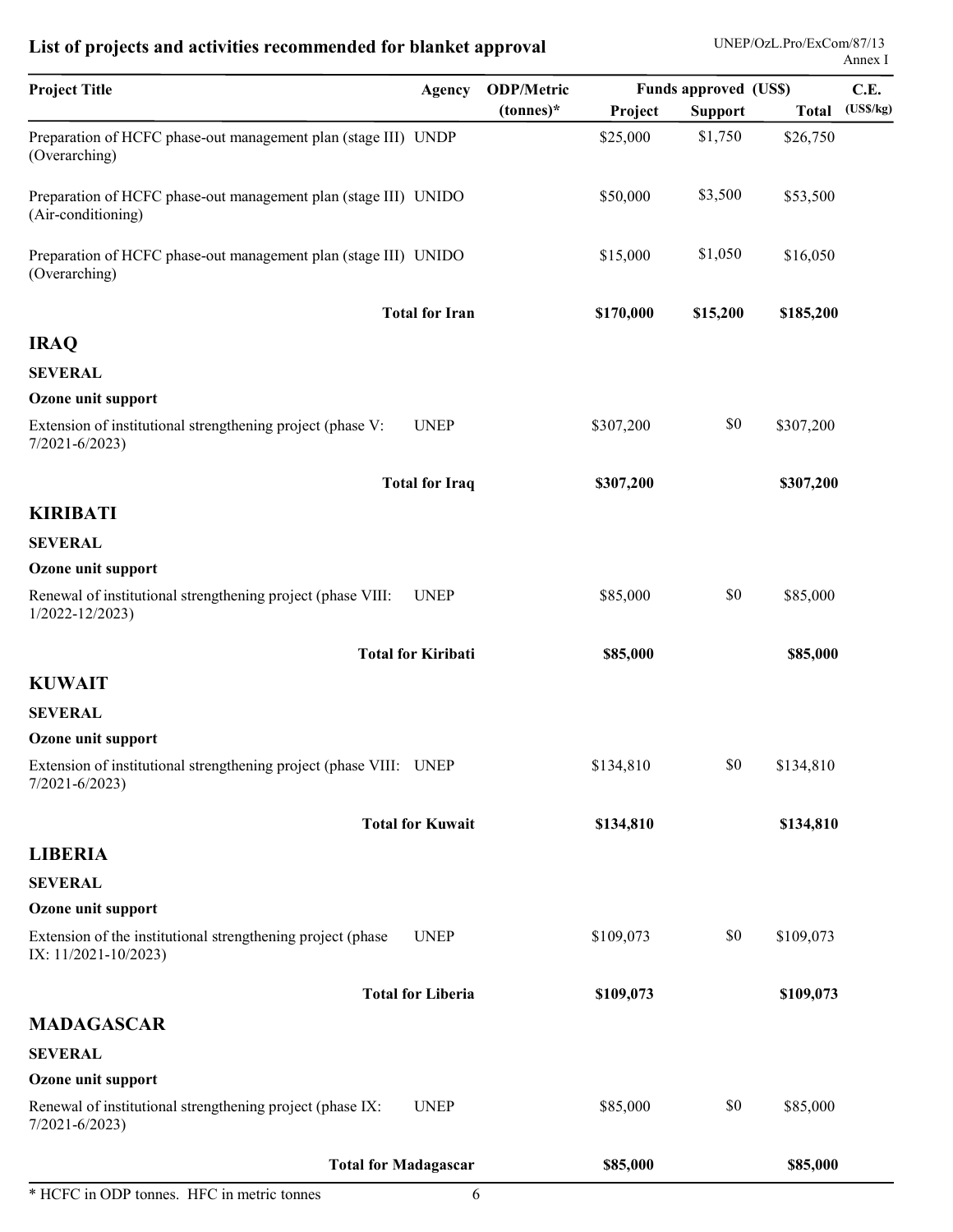| <b>Project Title</b>                                                                    | Agency                     | <b>ODP/Metric</b> |           | <b>Funds approved (US\$)</b> |                 | C.E. |
|-----------------------------------------------------------------------------------------|----------------------------|-------------------|-----------|------------------------------|-----------------|------|
|                                                                                         |                            | $(tonnes)*$       | Project   | <b>Support</b>               | Total (US\$/kg) |      |
| <b>MALAYSIA</b>                                                                         |                            |                   |           |                              |                 |      |
| PHASE-OUT PLAN                                                                          |                            |                   |           |                              |                 |      |
| <b>HCFC</b> phase out plan                                                              |                            |                   |           |                              |                 |      |
| Preparation of HCFC phase-out management plan (stage III) UNDP<br>(Overarching)         |                            |                   | \$90,000  | \$6,300                      | \$96,300        |      |
|                                                                                         | <b>Total for Malaysia</b>  |                   | \$90,000  | \$6,300                      | \$96,300        |      |
| <b>MAURITIUS</b>                                                                        |                            |                   |           |                              |                 |      |
| <b>SEVERAL</b>                                                                          |                            |                   |           |                              |                 |      |
| Ozone unit support                                                                      |                            |                   |           |                              |                 |      |
| Extension of institutional strengthening project (phase VII: UNEP<br>$1/2022 - 12/2023$ |                            |                   | \$85,000  | $\$0$                        | \$85,000        |      |
|                                                                                         | <b>Total for Mauritius</b> |                   | \$85,000  |                              | \$85,000        |      |
| <b>MOLDOVA, REP</b>                                                                     |                            |                   |           |                              |                 |      |
| <b>SEVERAL</b>                                                                          |                            |                   |           |                              |                 |      |
| Ozone unit support                                                                      |                            |                   |           |                              |                 |      |
| Extension of the institutional strengthening project (phase<br>XI: 7/2021-6/2023)       | <b>UNEP</b>                |                   | \$88,748  | \$0                          | \$88,748        |      |
| <b>Total for Moldova, Rep</b>                                                           |                            |                   | \$88,748  |                              | \$88,748        |      |
| <b>MONGOLIA</b>                                                                         |                            |                   |           |                              |                 |      |
| <b>SEVERAL</b>                                                                          |                            |                   |           |                              |                 |      |
| Ozone unit support                                                                      |                            |                   |           |                              |                 |      |
| Renewal of the institutional strengthening project (phase<br>XII: 1/2022-12/2023)       | <b>UNEP</b>                |                   | \$85,000  | \$0                          | \$85,000        |      |
|                                                                                         | <b>Total for Mongolia</b>  |                   | \$85,000  |                              | \$85,000        |      |
| <b>NIUE</b>                                                                             |                            |                   |           |                              |                 |      |
| <b>SEVERAL</b>                                                                          |                            |                   |           |                              |                 |      |
| Ozone unit support                                                                      |                            |                   |           |                              |                 |      |
| Extension of the institutional strengthening project (phase<br>VIII: 1/2022-12/2023)    | <b>UNEP</b>                |                   | \$85,000  | \$0                          | \$85,000        |      |
|                                                                                         | <b>Total for Niue</b>      |                   | \$85,000  |                              | \$85,000        |      |
| <b>PAKISTAN</b>                                                                         |                            |                   |           |                              |                 |      |
| <b>SEVERAL</b>                                                                          |                            |                   |           |                              |                 |      |
| Ozone unit support                                                                      |                            |                   |           |                              |                 |      |
| Extension of the institutional strengthening project (phase<br>XI: 7/2021-6/2023)       | <b>UNDP</b>                |                   | \$287,318 | \$20,112                     | \$307,430       |      |
|                                                                                         |                            |                   | \$287,318 | \$20,112                     | \$307,430       |      |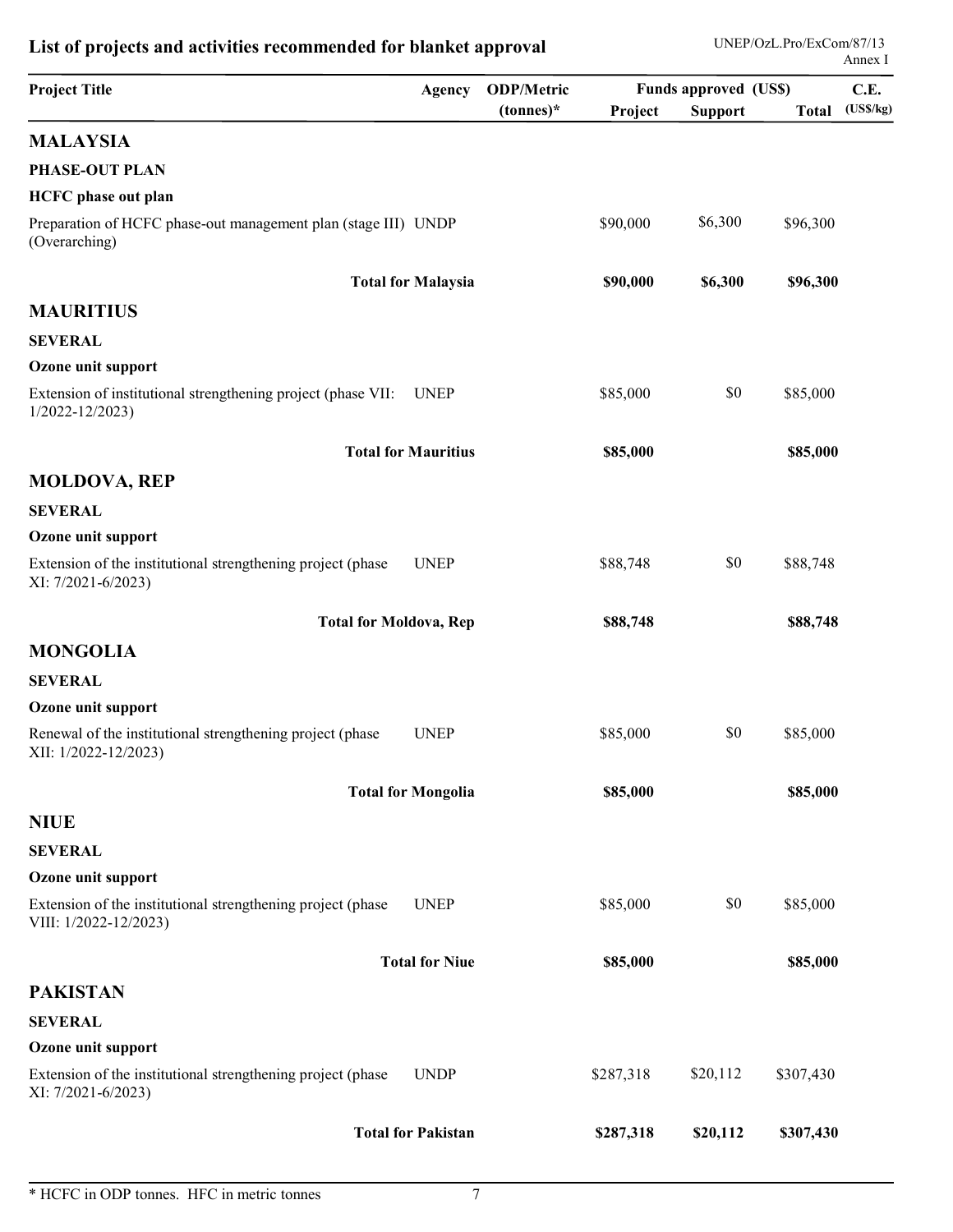| (USS/kg)<br>$(tonnes)^*$<br>Project<br><b>Support</b><br><b>Total</b><br><b>PALAU</b><br><b>SEVERAL</b><br>Ozone unit support<br>\$0<br><b>UNEP</b><br>Renewal of institutional strengthening project (phase IX:<br>\$85,000<br>\$85,000<br>$1/2022 - 12/2023$<br><b>Total for Palau</b><br>\$85,000<br>\$85,000<br><b>PAPUA NEW GUINEA</b><br>PHASE-OUT PLAN<br><b>HCFC</b> phase out plan<br>\$15,812<br>\$134,000<br>\$149,812<br>HCFC phase-out management plan (stage I, fourth tranche) Germany<br><b>Total for Papua New Guinea</b><br>\$134,000<br>\$15,812<br>\$149,812<br><b>PHILIPPINES</b><br><b>SEVERAL</b><br>Ozone unit support<br>\$0<br>Extension of institutional strengthening project (phase XIII: UNEP<br>\$231,850<br>\$231,850<br>$1/2022 - 12/2023$<br><b>Total for Philippines</b><br>\$231,850<br>\$231,850<br><b>RWANDA</b><br><b>SEVERAL</b><br>Ozone unit support<br>\$0<br>Extension of the institutional strengthening project (phase<br><b>UNEP</b><br>\$85,000<br>\$85,000<br>IX: 1/2022-12/2023)<br><b>Total for Rwanda</b><br>\$85,000<br>\$85,000<br><b>SAINT LUCIA</b><br>PHASE-OUT PLAN<br><b>HCFC</b> phase out plan<br>\$2,730<br>\$23,730<br>HCFC phase-out management plan (stage I, fifth tranche)<br><b>UNEP</b><br>\$21,000<br>Approved, on an exceptional basis, the extension of the date of<br>completion of stage I of the HPMP to 31 December 2022, noting<br>that no further extension of project implementation would be<br>requested. Noted that the Agreement between the Government and<br>the Executive Committee had been updated to reflect the extension<br>of the duration of stage I and the revised funding schedule, the<br>changes in monitoring institutions and roles, and to indicate that<br>the revised updated Agreement superseded that reached at the 76th<br>meeting.<br>The Government, UNEP and UNIDO were requested to submit a<br>progress report on the implementation of the work programme<br>associated with the final tranche and the project completion report<br>to the first meeting of the Executive Committee in 2023.<br><b>Total for Saint Lucia</b><br>\$21,000<br>\$2,730<br>\$23,730 | <b>Project Title</b> | Agency | <b>ODP/Metric</b> | <b>Funds approved (US\$)</b> | C.E. |
|----------------------------------------------------------------------------------------------------------------------------------------------------------------------------------------------------------------------------------------------------------------------------------------------------------------------------------------------------------------------------------------------------------------------------------------------------------------------------------------------------------------------------------------------------------------------------------------------------------------------------------------------------------------------------------------------------------------------------------------------------------------------------------------------------------------------------------------------------------------------------------------------------------------------------------------------------------------------------------------------------------------------------------------------------------------------------------------------------------------------------------------------------------------------------------------------------------------------------------------------------------------------------------------------------------------------------------------------------------------------------------------------------------------------------------------------------------------------------------------------------------------------------------------------------------------------------------------------------------------------------------------------------------------------------------------------------------------------------------------------------------------------------------------------------------------------------------------------------------------------------------------------------------------------------------------------------------------------------------------------------------------------------------------------------------------------------------------------------------------------------------------------------------------------------------|----------------------|--------|-------------------|------------------------------|------|
|                                                                                                                                                                                                                                                                                                                                                                                                                                                                                                                                                                                                                                                                                                                                                                                                                                                                                                                                                                                                                                                                                                                                                                                                                                                                                                                                                                                                                                                                                                                                                                                                                                                                                                                                                                                                                                                                                                                                                                                                                                                                                                                                                                                  |                      |        |                   |                              |      |
|                                                                                                                                                                                                                                                                                                                                                                                                                                                                                                                                                                                                                                                                                                                                                                                                                                                                                                                                                                                                                                                                                                                                                                                                                                                                                                                                                                                                                                                                                                                                                                                                                                                                                                                                                                                                                                                                                                                                                                                                                                                                                                                                                                                  |                      |        |                   |                              |      |
|                                                                                                                                                                                                                                                                                                                                                                                                                                                                                                                                                                                                                                                                                                                                                                                                                                                                                                                                                                                                                                                                                                                                                                                                                                                                                                                                                                                                                                                                                                                                                                                                                                                                                                                                                                                                                                                                                                                                                                                                                                                                                                                                                                                  |                      |        |                   |                              |      |
|                                                                                                                                                                                                                                                                                                                                                                                                                                                                                                                                                                                                                                                                                                                                                                                                                                                                                                                                                                                                                                                                                                                                                                                                                                                                                                                                                                                                                                                                                                                                                                                                                                                                                                                                                                                                                                                                                                                                                                                                                                                                                                                                                                                  |                      |        |                   |                              |      |
|                                                                                                                                                                                                                                                                                                                                                                                                                                                                                                                                                                                                                                                                                                                                                                                                                                                                                                                                                                                                                                                                                                                                                                                                                                                                                                                                                                                                                                                                                                                                                                                                                                                                                                                                                                                                                                                                                                                                                                                                                                                                                                                                                                                  |                      |        |                   |                              |      |
|                                                                                                                                                                                                                                                                                                                                                                                                                                                                                                                                                                                                                                                                                                                                                                                                                                                                                                                                                                                                                                                                                                                                                                                                                                                                                                                                                                                                                                                                                                                                                                                                                                                                                                                                                                                                                                                                                                                                                                                                                                                                                                                                                                                  |                      |        |                   |                              |      |
|                                                                                                                                                                                                                                                                                                                                                                                                                                                                                                                                                                                                                                                                                                                                                                                                                                                                                                                                                                                                                                                                                                                                                                                                                                                                                                                                                                                                                                                                                                                                                                                                                                                                                                                                                                                                                                                                                                                                                                                                                                                                                                                                                                                  |                      |        |                   |                              |      |
|                                                                                                                                                                                                                                                                                                                                                                                                                                                                                                                                                                                                                                                                                                                                                                                                                                                                                                                                                                                                                                                                                                                                                                                                                                                                                                                                                                                                                                                                                                                                                                                                                                                                                                                                                                                                                                                                                                                                                                                                                                                                                                                                                                                  |                      |        |                   |                              |      |
|                                                                                                                                                                                                                                                                                                                                                                                                                                                                                                                                                                                                                                                                                                                                                                                                                                                                                                                                                                                                                                                                                                                                                                                                                                                                                                                                                                                                                                                                                                                                                                                                                                                                                                                                                                                                                                                                                                                                                                                                                                                                                                                                                                                  |                      |        |                   |                              |      |
|                                                                                                                                                                                                                                                                                                                                                                                                                                                                                                                                                                                                                                                                                                                                                                                                                                                                                                                                                                                                                                                                                                                                                                                                                                                                                                                                                                                                                                                                                                                                                                                                                                                                                                                                                                                                                                                                                                                                                                                                                                                                                                                                                                                  |                      |        |                   |                              |      |
|                                                                                                                                                                                                                                                                                                                                                                                                                                                                                                                                                                                                                                                                                                                                                                                                                                                                                                                                                                                                                                                                                                                                                                                                                                                                                                                                                                                                                                                                                                                                                                                                                                                                                                                                                                                                                                                                                                                                                                                                                                                                                                                                                                                  |                      |        |                   |                              |      |
|                                                                                                                                                                                                                                                                                                                                                                                                                                                                                                                                                                                                                                                                                                                                                                                                                                                                                                                                                                                                                                                                                                                                                                                                                                                                                                                                                                                                                                                                                                                                                                                                                                                                                                                                                                                                                                                                                                                                                                                                                                                                                                                                                                                  |                      |        |                   |                              |      |
|                                                                                                                                                                                                                                                                                                                                                                                                                                                                                                                                                                                                                                                                                                                                                                                                                                                                                                                                                                                                                                                                                                                                                                                                                                                                                                                                                                                                                                                                                                                                                                                                                                                                                                                                                                                                                                                                                                                                                                                                                                                                                                                                                                                  |                      |        |                   |                              |      |
|                                                                                                                                                                                                                                                                                                                                                                                                                                                                                                                                                                                                                                                                                                                                                                                                                                                                                                                                                                                                                                                                                                                                                                                                                                                                                                                                                                                                                                                                                                                                                                                                                                                                                                                                                                                                                                                                                                                                                                                                                                                                                                                                                                                  |                      |        |                   |                              |      |
|                                                                                                                                                                                                                                                                                                                                                                                                                                                                                                                                                                                                                                                                                                                                                                                                                                                                                                                                                                                                                                                                                                                                                                                                                                                                                                                                                                                                                                                                                                                                                                                                                                                                                                                                                                                                                                                                                                                                                                                                                                                                                                                                                                                  |                      |        |                   |                              |      |
|                                                                                                                                                                                                                                                                                                                                                                                                                                                                                                                                                                                                                                                                                                                                                                                                                                                                                                                                                                                                                                                                                                                                                                                                                                                                                                                                                                                                                                                                                                                                                                                                                                                                                                                                                                                                                                                                                                                                                                                                                                                                                                                                                                                  |                      |        |                   |                              |      |
|                                                                                                                                                                                                                                                                                                                                                                                                                                                                                                                                                                                                                                                                                                                                                                                                                                                                                                                                                                                                                                                                                                                                                                                                                                                                                                                                                                                                                                                                                                                                                                                                                                                                                                                                                                                                                                                                                                                                                                                                                                                                                                                                                                                  |                      |        |                   |                              |      |
|                                                                                                                                                                                                                                                                                                                                                                                                                                                                                                                                                                                                                                                                                                                                                                                                                                                                                                                                                                                                                                                                                                                                                                                                                                                                                                                                                                                                                                                                                                                                                                                                                                                                                                                                                                                                                                                                                                                                                                                                                                                                                                                                                                                  |                      |        |                   |                              |      |
|                                                                                                                                                                                                                                                                                                                                                                                                                                                                                                                                                                                                                                                                                                                                                                                                                                                                                                                                                                                                                                                                                                                                                                                                                                                                                                                                                                                                                                                                                                                                                                                                                                                                                                                                                                                                                                                                                                                                                                                                                                                                                                                                                                                  |                      |        |                   |                              |      |
|                                                                                                                                                                                                                                                                                                                                                                                                                                                                                                                                                                                                                                                                                                                                                                                                                                                                                                                                                                                                                                                                                                                                                                                                                                                                                                                                                                                                                                                                                                                                                                                                                                                                                                                                                                                                                                                                                                                                                                                                                                                                                                                                                                                  |                      |        |                   |                              |      |
|                                                                                                                                                                                                                                                                                                                                                                                                                                                                                                                                                                                                                                                                                                                                                                                                                                                                                                                                                                                                                                                                                                                                                                                                                                                                                                                                                                                                                                                                                                                                                                                                                                                                                                                                                                                                                                                                                                                                                                                                                                                                                                                                                                                  |                      |        |                   |                              |      |
|                                                                                                                                                                                                                                                                                                                                                                                                                                                                                                                                                                                                                                                                                                                                                                                                                                                                                                                                                                                                                                                                                                                                                                                                                                                                                                                                                                                                                                                                                                                                                                                                                                                                                                                                                                                                                                                                                                                                                                                                                                                                                                                                                                                  |                      |        |                   |                              |      |
|                                                                                                                                                                                                                                                                                                                                                                                                                                                                                                                                                                                                                                                                                                                                                                                                                                                                                                                                                                                                                                                                                                                                                                                                                                                                                                                                                                                                                                                                                                                                                                                                                                                                                                                                                                                                                                                                                                                                                                                                                                                                                                                                                                                  |                      |        |                   |                              |      |
|                                                                                                                                                                                                                                                                                                                                                                                                                                                                                                                                                                                                                                                                                                                                                                                                                                                                                                                                                                                                                                                                                                                                                                                                                                                                                                                                                                                                                                                                                                                                                                                                                                                                                                                                                                                                                                                                                                                                                                                                                                                                                                                                                                                  |                      |        |                   |                              |      |
|                                                                                                                                                                                                                                                                                                                                                                                                                                                                                                                                                                                                                                                                                                                                                                                                                                                                                                                                                                                                                                                                                                                                                                                                                                                                                                                                                                                                                                                                                                                                                                                                                                                                                                                                                                                                                                                                                                                                                                                                                                                                                                                                                                                  |                      |        |                   |                              |      |
|                                                                                                                                                                                                                                                                                                                                                                                                                                                                                                                                                                                                                                                                                                                                                                                                                                                                                                                                                                                                                                                                                                                                                                                                                                                                                                                                                                                                                                                                                                                                                                                                                                                                                                                                                                                                                                                                                                                                                                                                                                                                                                                                                                                  |                      |        |                   |                              |      |
|                                                                                                                                                                                                                                                                                                                                                                                                                                                                                                                                                                                                                                                                                                                                                                                                                                                                                                                                                                                                                                                                                                                                                                                                                                                                                                                                                                                                                                                                                                                                                                                                                                                                                                                                                                                                                                                                                                                                                                                                                                                                                                                                                                                  |                      |        |                   |                              |      |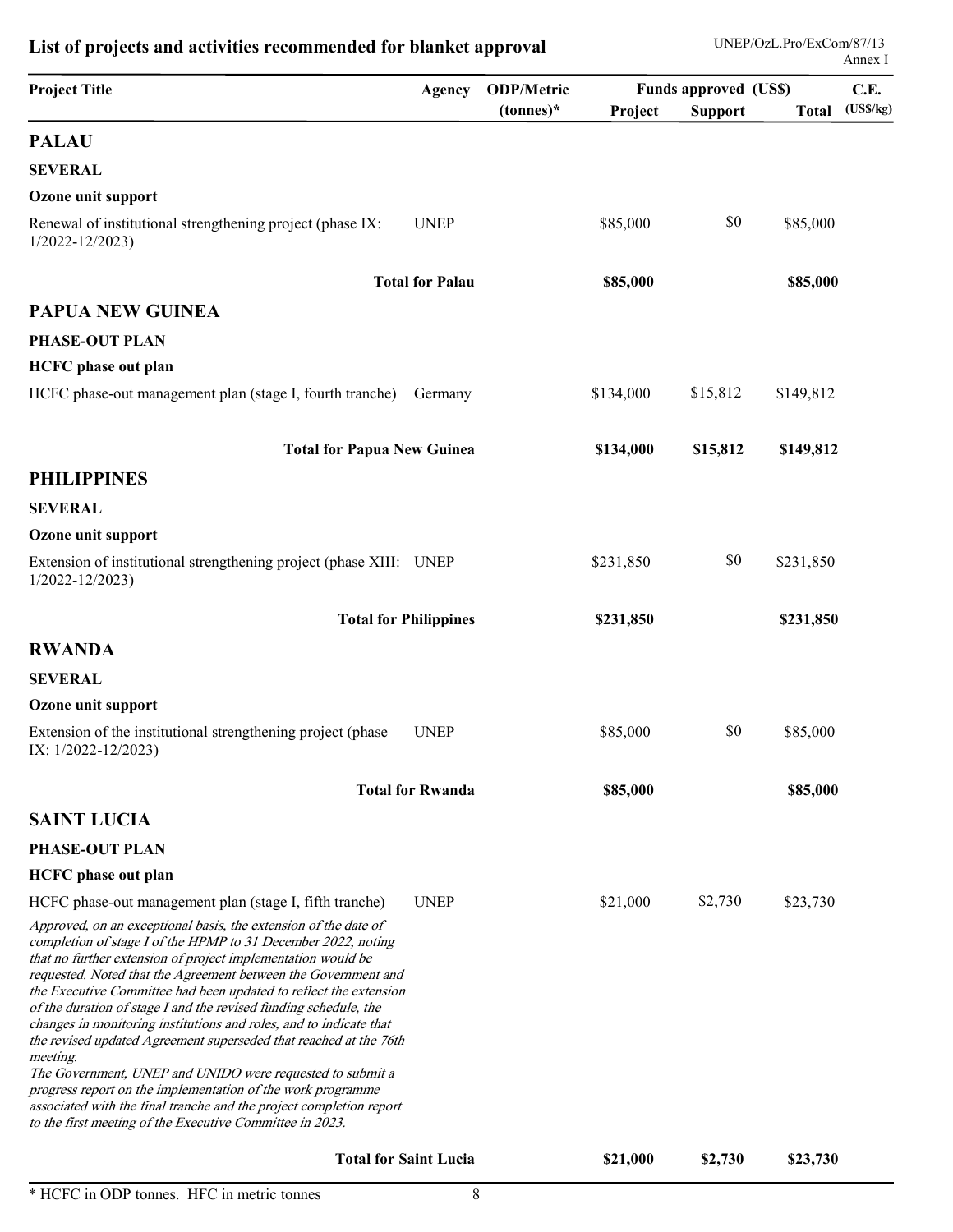|                                                                                                                                                                                                                                                                                                                                                                                                                                                                                                            |                          | List of projects and activities recommended for blanket approval | UNEP/OzL.Pro/ExCom/87/13<br>Annex I<br><b>Funds approved (US\$)</b> |                |           |                  |
|------------------------------------------------------------------------------------------------------------------------------------------------------------------------------------------------------------------------------------------------------------------------------------------------------------------------------------------------------------------------------------------------------------------------------------------------------------------------------------------------------------|--------------------------|------------------------------------------------------------------|---------------------------------------------------------------------|----------------|-----------|------------------|
| <b>Project Title</b>                                                                                                                                                                                                                                                                                                                                                                                                                                                                                       | Agency                   | <b>ODP/Metric</b><br>$(tonnes)^*$                                | Project                                                             | <b>Support</b> | Total     | C.E.<br>(USS/kg) |
| <b>SAMOA</b>                                                                                                                                                                                                                                                                                                                                                                                                                                                                                               |                          |                                                                  |                                                                     |                |           |                  |
| <b>SEVERAL</b>                                                                                                                                                                                                                                                                                                                                                                                                                                                                                             |                          |                                                                  |                                                                     |                |           |                  |
| Ozone unit support                                                                                                                                                                                                                                                                                                                                                                                                                                                                                         |                          |                                                                  |                                                                     |                |           |                  |
| Extension of institutional strengthening project (phase XI:<br>$1/2022 - 12/2023$                                                                                                                                                                                                                                                                                                                                                                                                                          | <b>UNEP</b>              |                                                                  | \$85,000                                                            | \$0            | \$85,000  |                  |
|                                                                                                                                                                                                                                                                                                                                                                                                                                                                                                            | <b>Total for Samoa</b>   |                                                                  | \$85,000                                                            |                | \$85,000  |                  |
| <b>SAO TOME AND PRINCIPE</b>                                                                                                                                                                                                                                                                                                                                                                                                                                                                               |                          |                                                                  |                                                                     |                |           |                  |
| <b>SEVERAL</b>                                                                                                                                                                                                                                                                                                                                                                                                                                                                                             |                          |                                                                  |                                                                     |                |           |                  |
| Ozone unit support                                                                                                                                                                                                                                                                                                                                                                                                                                                                                         |                          |                                                                  |                                                                     |                |           |                  |
| Extension of the institutional strengthening project (phase<br>VII: 7/2021-6/2023)                                                                                                                                                                                                                                                                                                                                                                                                                         | <b>UNEP</b>              |                                                                  | \$85,000                                                            | \$0            | \$85,000  |                  |
| <b>Total for Sao Tome and Principe</b>                                                                                                                                                                                                                                                                                                                                                                                                                                                                     |                          |                                                                  | \$85,000                                                            |                | \$85,000  |                  |
| <b>SOMALIA</b>                                                                                                                                                                                                                                                                                                                                                                                                                                                                                             |                          |                                                                  |                                                                     |                |           |                  |
| <b>SEVERAL</b>                                                                                                                                                                                                                                                                                                                                                                                                                                                                                             |                          |                                                                  |                                                                     |                |           |                  |
| Ozone unit support                                                                                                                                                                                                                                                                                                                                                                                                                                                                                         |                          |                                                                  |                                                                     |                |           |                  |
| Extension of the institutional strengthening project (phase V: UNEP<br>$7/2021 - 6/2023$                                                                                                                                                                                                                                                                                                                                                                                                                   |                          |                                                                  | \$85,000                                                            | \$0            | \$85,000  |                  |
|                                                                                                                                                                                                                                                                                                                                                                                                                                                                                                            | <b>Total for Somalia</b> |                                                                  | \$85,000                                                            |                | \$85,000  |                  |
| <b>TOGO</b>                                                                                                                                                                                                                                                                                                                                                                                                                                                                                                |                          |                                                                  |                                                                     |                |           |                  |
| PHASE-OUT PLAN                                                                                                                                                                                                                                                                                                                                                                                                                                                                                             |                          |                                                                  |                                                                     |                |           |                  |
| <b>HCFC</b> phase out plan                                                                                                                                                                                                                                                                                                                                                                                                                                                                                 |                          |                                                                  |                                                                     |                |           |                  |
| HCFC phase-out management plan (stage I, fifth tranche)                                                                                                                                                                                                                                                                                                                                                                                                                                                    | <b>UNEP</b>              |                                                                  | \$63,000                                                            | \$8,190        | \$71,190  |                  |
| Approved, on an exceptional basis, the extension of the date of<br>completion of stage I of the HPMP for Togo to 31 December 2023,<br>given delay in implementing phase-out activities due to the<br>COVID-19 pandemic, and on the understanding that no further<br>extension of project implementation would be requested.<br>Noted that UNIDO will submit a detailed report on the results of<br>the financial incentive programme as part of the stage II<br>submission in line with decision 84/84(d). |                          |                                                                  |                                                                     |                |           |                  |
| <b>SEVERAL</b>                                                                                                                                                                                                                                                                                                                                                                                                                                                                                             |                          |                                                                  |                                                                     |                |           |                  |
| Ozone unit support                                                                                                                                                                                                                                                                                                                                                                                                                                                                                         |                          |                                                                  |                                                                     |                |           |                  |
| Extension of the institutional strengthening project (phase<br>XI: 7/2021-6/2023)                                                                                                                                                                                                                                                                                                                                                                                                                          | <b>UNEP</b>              |                                                                  | \$85,000                                                            | \$0            | \$85,000  |                  |
|                                                                                                                                                                                                                                                                                                                                                                                                                                                                                                            | <b>Total for Togo</b>    |                                                                  | \$148,000                                                           | \$8,190        | \$156,190 |                  |